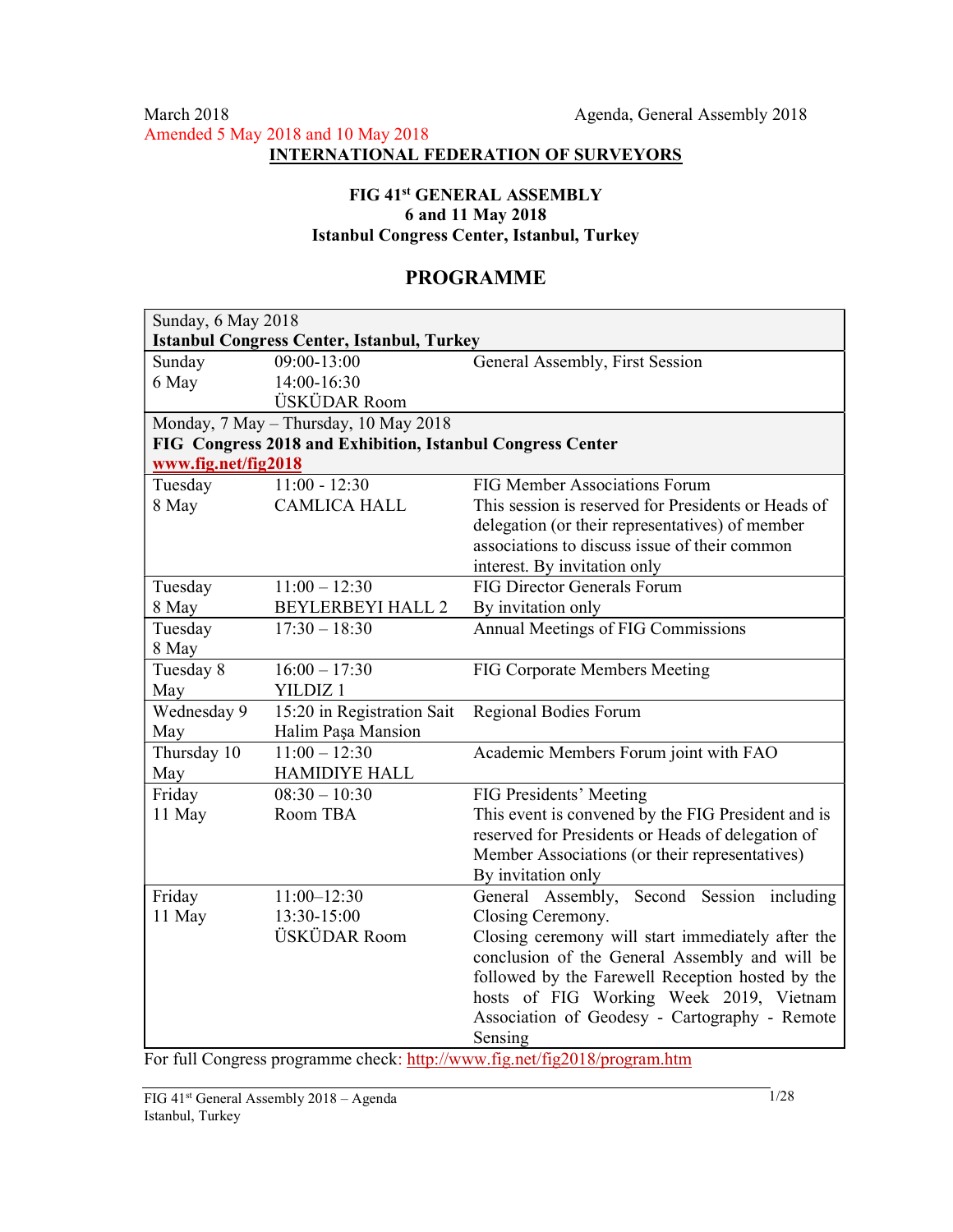# FIG 41st GENERAL ASSEMBLY

# List of Agenda Items

|        | 5. ADOPTION OF THE MINUTES OF THE 40th GENERAL ASSEMBLY5                            |  |
|--------|-------------------------------------------------------------------------------------|--|
|        |                                                                                     |  |
| 6.1.   |                                                                                     |  |
|        | 6.1.1 General Commission for Survey (GCS), Kingdom of Saudi Arabia MA-101336        |  |
| 6.2.   |                                                                                     |  |
| 6.2.1. |                                                                                     |  |
| 6.3.   |                                                                                     |  |
| 6.4.   |                                                                                     |  |
| 6.5.   |                                                                                     |  |
|        | 6.5.1.                                                                              |  |
|        | 6.5.2.                                                                              |  |
|        | 6.5.3.                                                                              |  |
|        | 6.5.4.                                                                              |  |
|        |                                                                                     |  |
|        | 8. REPORT OF THE PRESIDENT OF THE FIG FOUNDATION 2017-2018  9                       |  |
|        | 9. REPORTS FROM THE DIRECTORS OF PERMANENT INSTITUTIONS 2017-2018 .10               |  |
| 9.1.   | International Office of Cadastre and Land Records (Office International du Cadastre |  |
|        |                                                                                     |  |
| 9.2.   | International Institution for the History of Surveying and Measurement, Permanent   |  |
|        |                                                                                     |  |
| 10.    |                                                                                     |  |
|        |                                                                                     |  |
|        |                                                                                     |  |
| 11.    |                                                                                     |  |
| 12.    | REPORTS FROM STANDARDS AND REGIONAL CAPACITY NETWORKS 2017-                         |  |
|        |                                                                                     |  |
| 13.    |                                                                                     |  |
| 14.    | TERMS OF REFERENCE FOR GROUP TO WORK ON FIG GOVERNANCE  13                          |  |
| 15.    | CO-OPERATION WITH THE UNITED NATIONS AND THE WORLD BANK13                           |  |
| 16.    | LIAISON WITH INTERNATIONAL PROFESSIONAL ORGANISATIONS                               |  |
| 17.    |                                                                                     |  |
| 18.    | FIG ACCOUNTS FOR 2017, AUDITOR'S REPORT AND BUDGETS 2018-2021 16                    |  |
|        |                                                                                     |  |
| 19.    | ELECTION OF COMMISSION CHAIRS FOR THE TERM 2019-2022 -                              |  |
| 20.    |                                                                                     |  |
|        |                                                                                     |  |
| 21.    | ELECTION OF VICE PRESIDENTS FOR THE TERM 2019-2022 -                                |  |
|        |                                                                                     |  |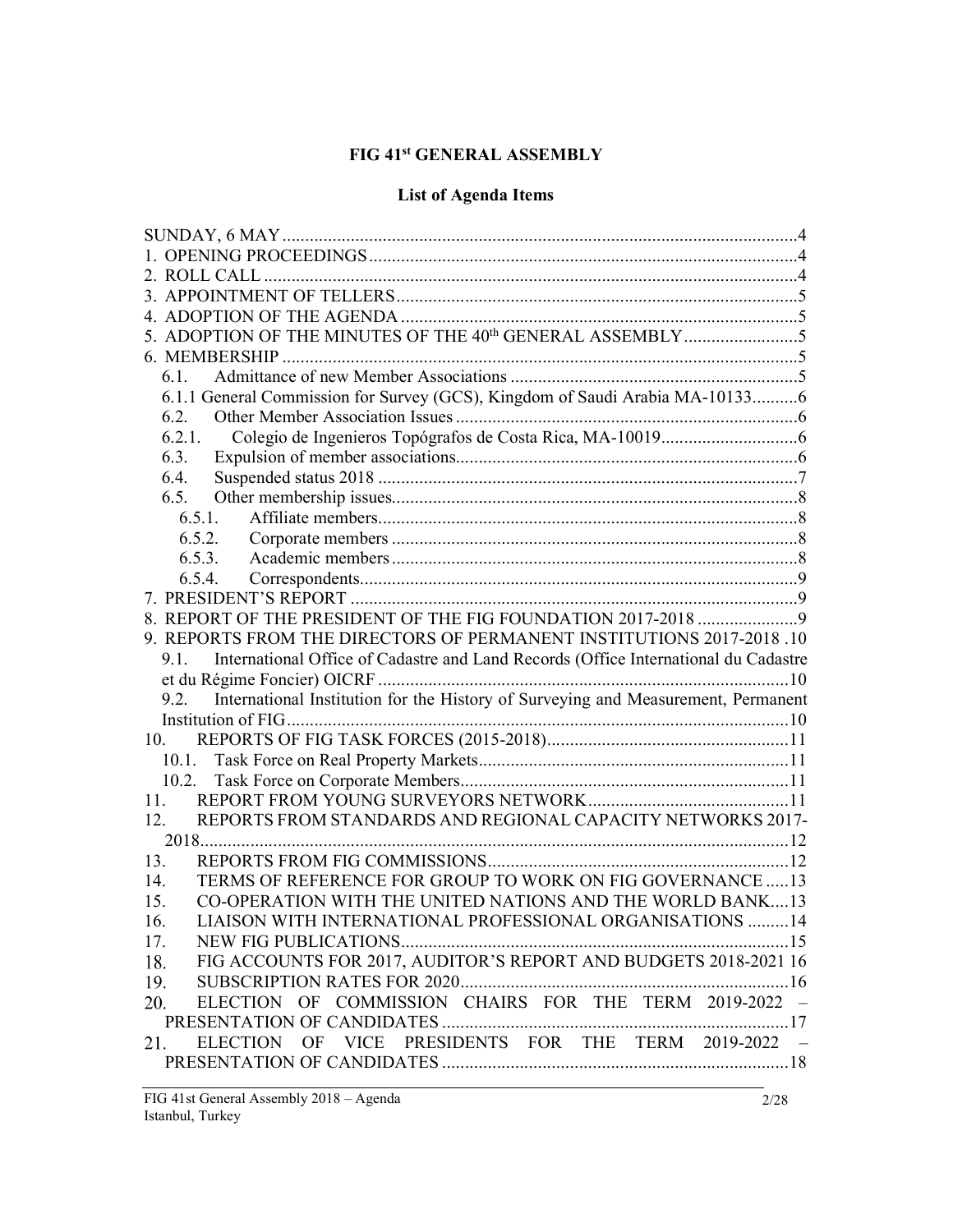|     | 22. ELECTION OF PRESIDENT FOR THE TERM 2019-2022 – PRESENTATION OF |
|-----|--------------------------------------------------------------------|
|     |                                                                    |
|     | 23. DECISION ON THE VENUE FOR FIG CONGRESS 2022 - PRESENTATION OF  |
|     |                                                                    |
|     |                                                                    |
| 24. |                                                                    |
| 25. |                                                                    |
| 26. |                                                                    |
| 27. |                                                                    |
| 28. |                                                                    |
| 29. |                                                                    |
| 30. |                                                                    |
| 31. | REPORTS FROM ASSOCIATION, AFFILIATE, ACADEMIC, REGIONAL            |
|     | BODIES, CORPORATE MEMBERS FORUM AND OTHER (IF ANY)26               |
| 32. |                                                                    |
| 33. | REPORTS FROM NETWORKS, TASK FORCES, PERMANENT INSTITUTIONS,        |
|     | FIG FOUNDATION AND OTHER WORKING WEEK ACTIVITIES (IF ANY)26        |
| 34. |                                                                    |
| 35. | REPORT ON THE FIG WORKING WEEK 2021 IN ACCRA, GHANA27              |
| 36. | REPORT ON THE FIG WORKING WEEK 2020 IN AMSTERDAM, THE              |
|     |                                                                    |
| 37. | REPORT ON THE FIG WORKING WEEK 2019 IN HANOI, VIETNAM 27           |
|     | 38. PRESENTATION OF CERTIFICATES OF APPRECIATION AND CLOSING       |
|     |                                                                    |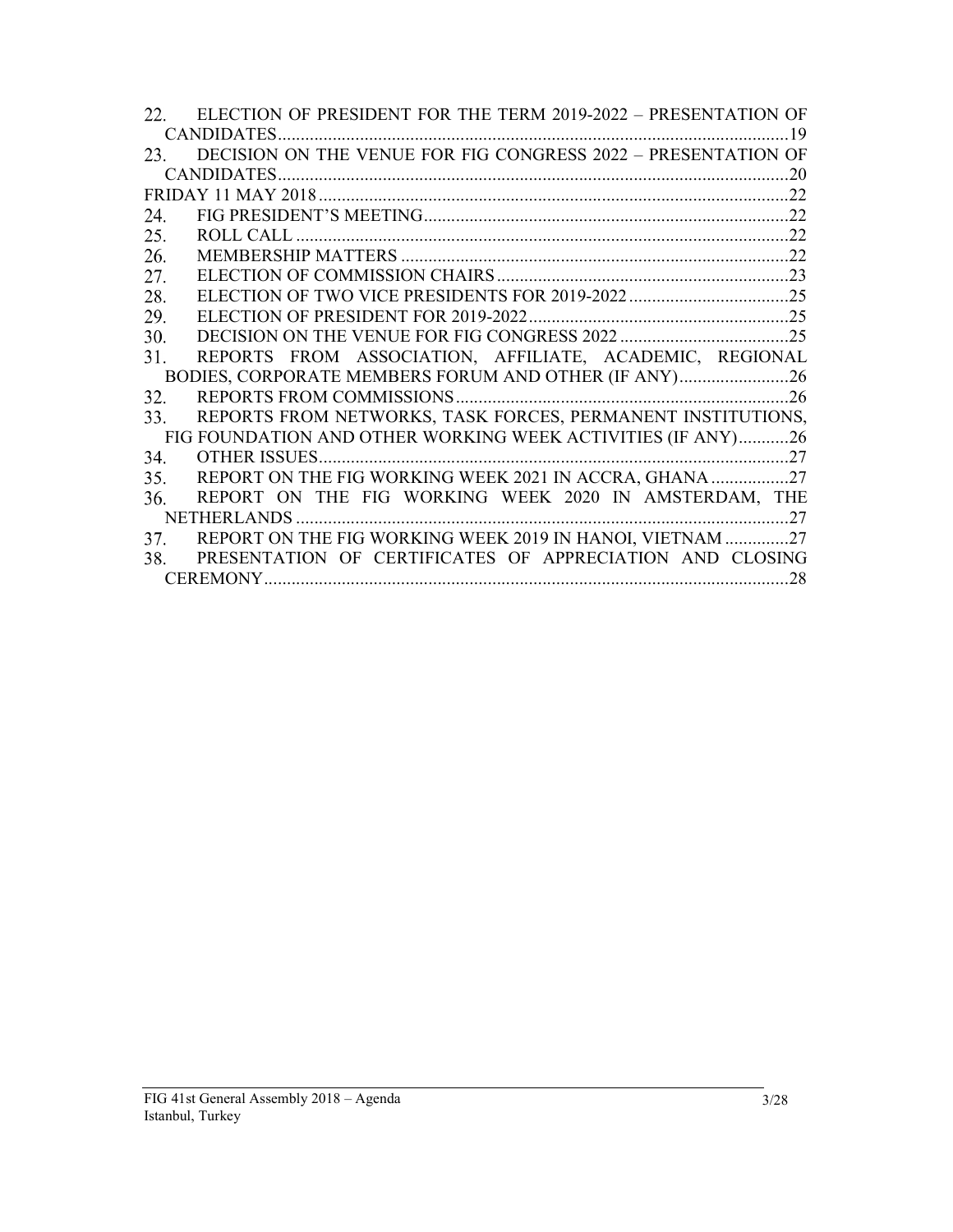#### FIG 41st GENERAL ASSEMBLY

#### AGENDA

for the meetings to be held on Sunday 6 May 2018 and on Friday 11 May 2018 in ÜSKÜDAR Room at Istanbul Congress Center, Istanbul, Turkey

### SUNDAY, 6 MAY

#### Sunday, 6 May, 09:00-13:00 and 14:00-16:30 ÜSKÜDAR Room, Istanbul Congress Center General Assembly, First Session

#### 1. OPENING PROCEEDINGS

President Chryssy Potsiou to open the 41st General Assembly.

#### 2. ROLL CALL

Please note: The roll call will be done for member associations only. Delegates representing affiliate members, academic members, corporate members and correspondents as well as honorary presidents and honorary members will be entered in the records, but they shall register before the meeting starts at the meeting venue to the staff of FIG Office. Member associations are asked to inform the FIG Office by 16 April 2018 about their attendance, at the same time to submit the names of their delegate(s) and to inform who their Head of the delegation is, if it is not the President or Chair. Please use this special link below to inform us about your delegation.

To register:

https://docs.google.com/forms/d/e/1FAIpQLSfHdXE4DVVQ56kC6rDX2FLfPOfknqZ6pXD L51tjU8St3IHJtA/viewform?c=0&w=1

Please note that only member associations that have paid all their membership fees to the end of 2017 are allowed to vote at the meeting. A list of member associations that are not allowed to vote will be published and posted on the FIG web site 16 April 2018.

Appendix to items 2 & 25: Roll Call including information on member associations that are not allowed to vote at the General Assembly because of unpaid membership fees for 2017 and earlier. (posted 16 April 2018 and updated 5 May 2018)

Motion: Those members present are recorded in the minutes.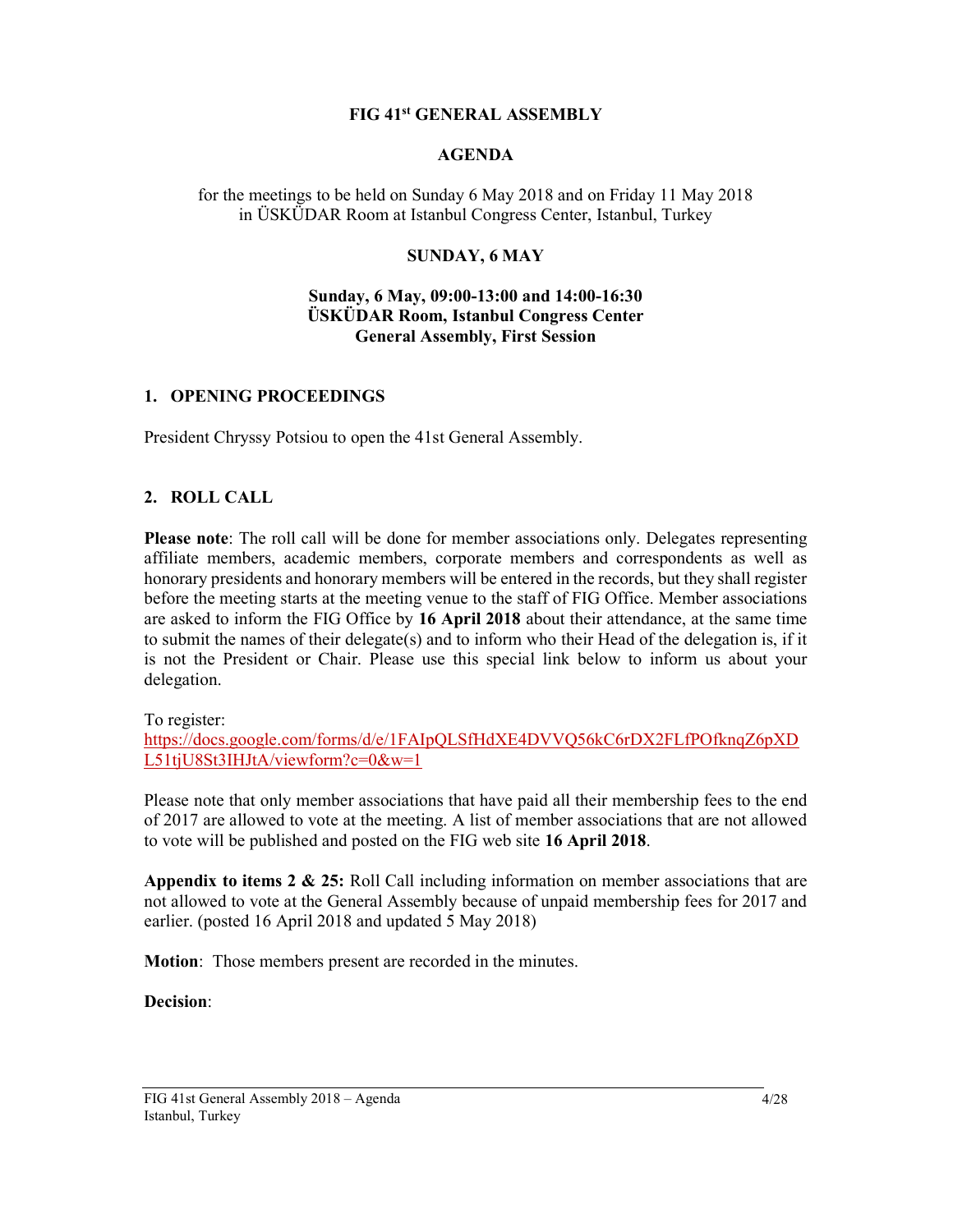## 3. APPOINTMENT OF TELLERS

The General Assembly shall appoint two persons as tellers for the entire General Assembly. The tellers will represent the member associations hosting the current and the following General Assembly

- Mr Muzaffer Kahveci (Chamber of Surveying and Cadastre Engineers of Turkey)
- Mr Hoang Kim Quang (Vietnam Association of Geodesy Cartography Remote Sensing, Vietnam)

Motion: That the General Assembly appoints Muzaffer Kahveci from Chamber of Surveying and Cadastre Engineers of Turkey and Hoang Kim Quang as tellers for this General Assembly.

### Decision:

## 4. ADOPTION OF THE AGENDA

The General Assembly was announced as mandated, two months prior the general Assembly by email and on FIG web site, and the Agenda for the General Assembly was also published on the web site and by email to all members.

Motion: That the agenda be adopted.

Decision:

# 5. ADOPTION OF THE MINUTES OF THE 40<sup>th</sup> GENERAL ASSEMBLY

Minutes have been circulated previously.

Appendix to item 5: Minutes of the General Assembly in Helsinki, Finland, May/June 2017, without appendices. The minutes incl. appendices are also available on the FIG web site: http://fig.net/organisation/general\_assembly/agendas\_and\_minutes/2017/minutes.asp

Motion: That the minutes be adopted as recorded.

Decision:

# 6. MEMBERSHIP

# 6.1. Admittance of new Member Associations

FIG Council has so far received no applications for member association since the 40<sup>th</sup> General Assembly. FIG Council has received one application that will be included in the Council meeting on 4 May 2018.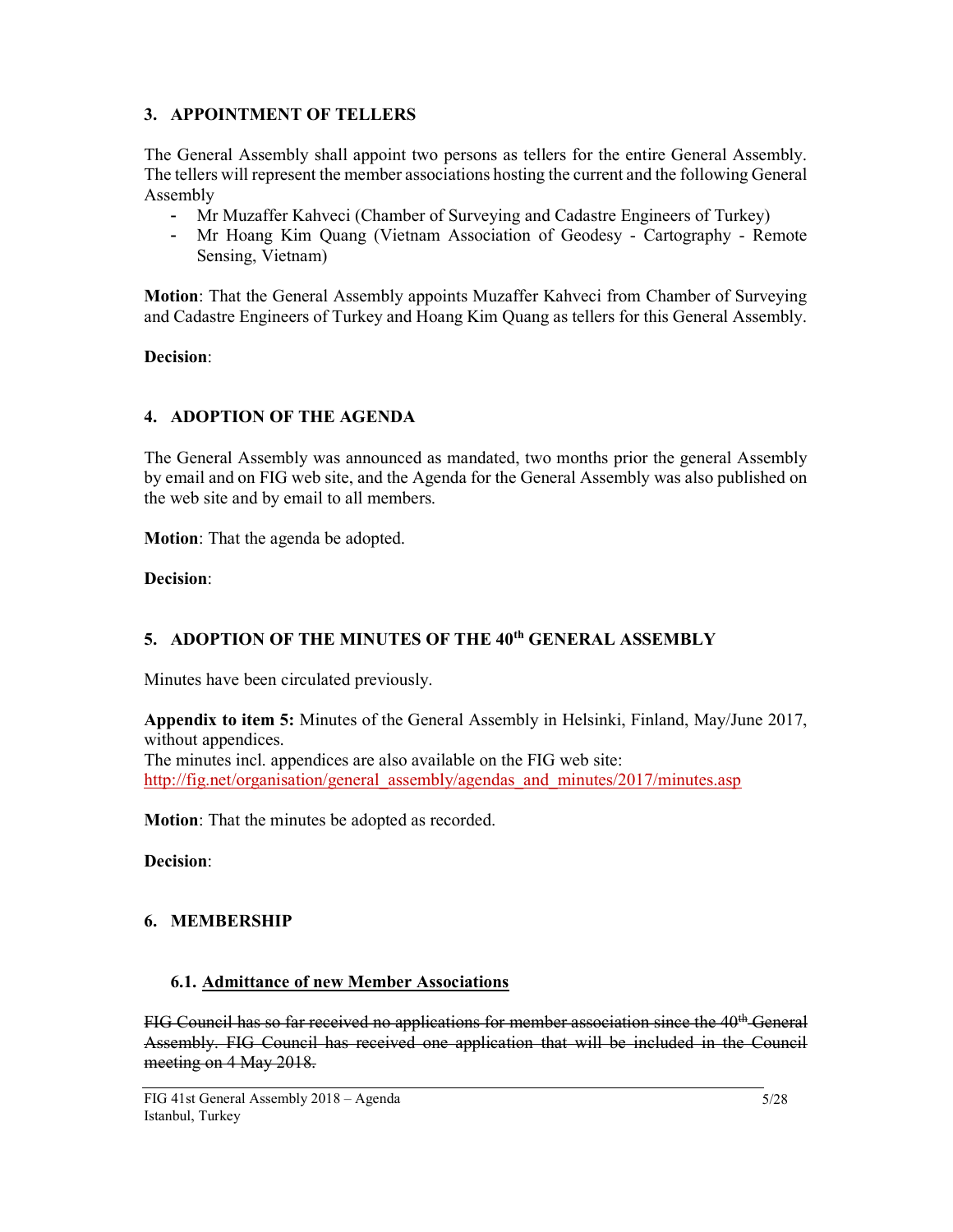FIG has received one application for membership since the agenda was distributed. This application was discussed at the FIG Council meeting on 4 May and council decided to bring this application forward to the General Assembly

# 6.1.1 General Commission for Survey (GCS), Kingdom of Saudi Arabia MA-10133

General Commission for Survey (GCS), Kingdom of Saudi Arabia has applied for association membership. The association was established in 2006. Their total membership (all categories) is 328 General Commission for Survey (GCS), Kingdom of Saudi Arabia fulfils the criteria of FIG member association.

Appendix to agenda item 6.1.1: Application form Objectives and Ethics

Motion: That the General Assembly admits General Commission for Survey (GCS), Kingdom of Saudi Arabia to become a member association of FIG.

# Decision:

# 6.2. Other Member Association Issues

# 6.2.1. Colegio de Ingenieros Topógrafos de Costa Rica, MA-10019

Colegio de Ingenieros Topógrafos de Costa Rica has unfortunately decided to resign from FIG. FIG thanks for their membership until the end of 2017.

Motion: That the General Assembly notes the update.

# Decision:

# 6.3. Expulsion of member associations

Subscriptions of following member associations are more than three years in arrears:

- Algeria: Order of Land Surveyors Expert (OGEF) MA-10001 amended 5 May 2018
- Mali: Ordre des Geometres Experts du Mali MA-10117
- St Lucia: The Institute of Surveyors (St. Lucia) Inc. ISSL, MA-10123 amended 5 May 2018

The General Assembly has power to expel from the Federation any member association whose fees are in arrears and shall under normal circumstances expel any member association whose fees are three years in arrears. (Article 4.3 of the Statutes). The FIG office has sent information to these associations informing that if their membership fees are still in arrears at the time of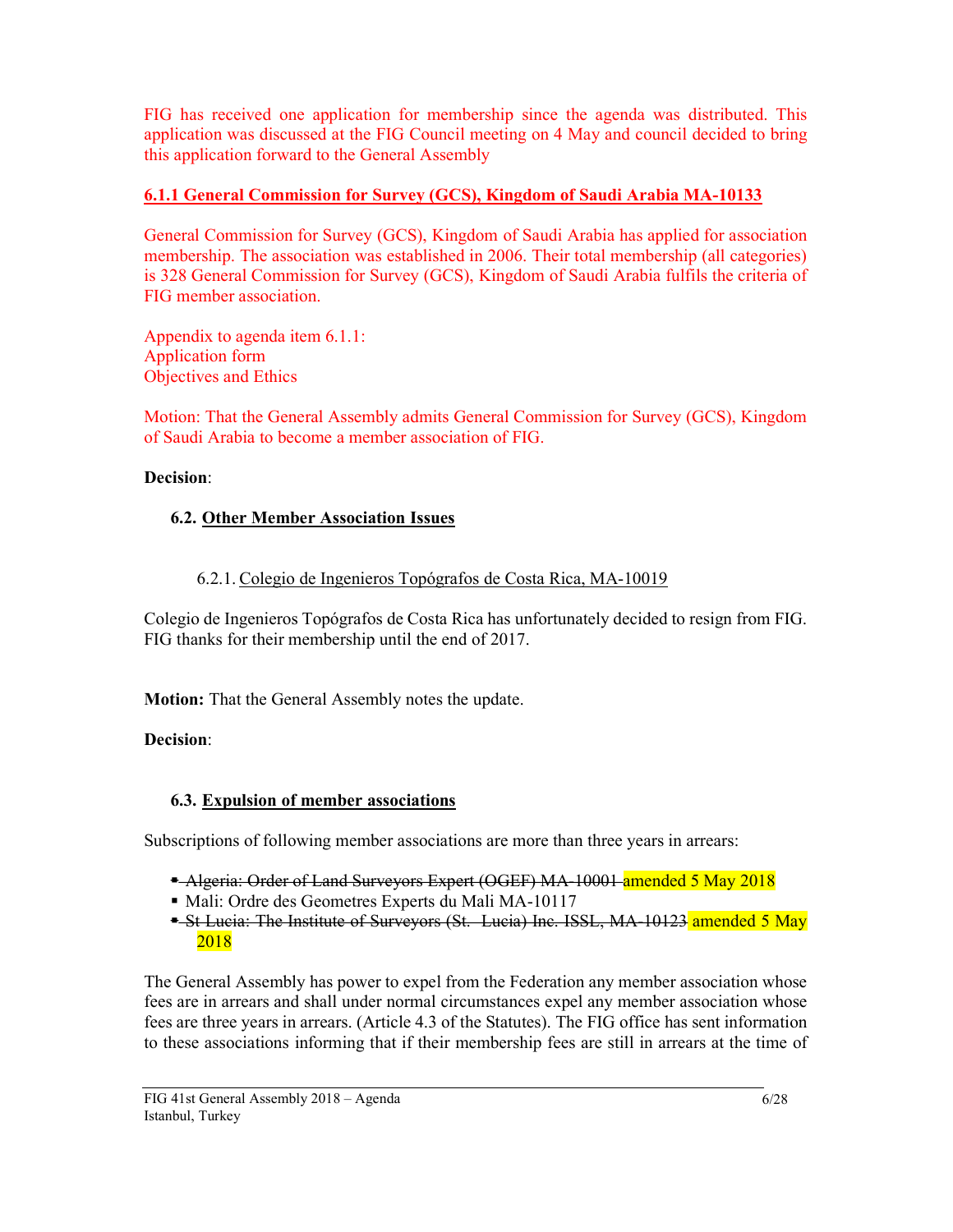the General Assembly the General Assembly shall expel the above member associations in Istanbul.

Order of Land Surveyors Expert. (O.G.E.F), Algeria, MA-10001 FIG office has now received payment from Order of Land Surveyors Expert. (O.G.E.F), Algeria, MA-10001 and the association will therefore not be expelled.

The Institute of Surveyors Inc. ISSL, Saint Lucia, MA-100123 FIG office has now received payment from the association and The Institute of Surveyors Inc. ISSL will therefore not be expelled.

After acceptance of new member associations and before expulsions the number of FIG member associations is 103 from 89 countries.

Motion: That the General Assembly expels:

- Algeria: Order of Land Surveyors Expert (OGEF) MA-10001
- Mali: Ordre des Geometres Experts du Mali MA-10117
- St Lucia: The Institute of Surveyors (St. Lucia) Inc. ISSL, MA-10123

if no payment has been received before the General Assembly takes place.

#### Decision/Action:

#### 6.4. Suspended status 2018

In accordance with its administrative measures, FIG Council, has deferred to continue for 2018 the issuance of a membership subscription invoice to the following members and FIG Council deem their membership to be in suspension:

- the Order of Syrian Engineers and Architects, OSEA as all efforts to maintain contact with them has not yielded results and will deem their membership in suspension giving due consideration to its internal situation.
- Ukrainian Society of Geodesy and Cartography
- **Exercise Surveyors Association in Palestine**

Iranian Professional Society of Surveying Engineers (ISS) has paid their membership fee and has now returned to normal membership status.

The situation with these associations will be reconsidered by Council again in 2019.

Motion: That the General Assembly notes the members in suspension.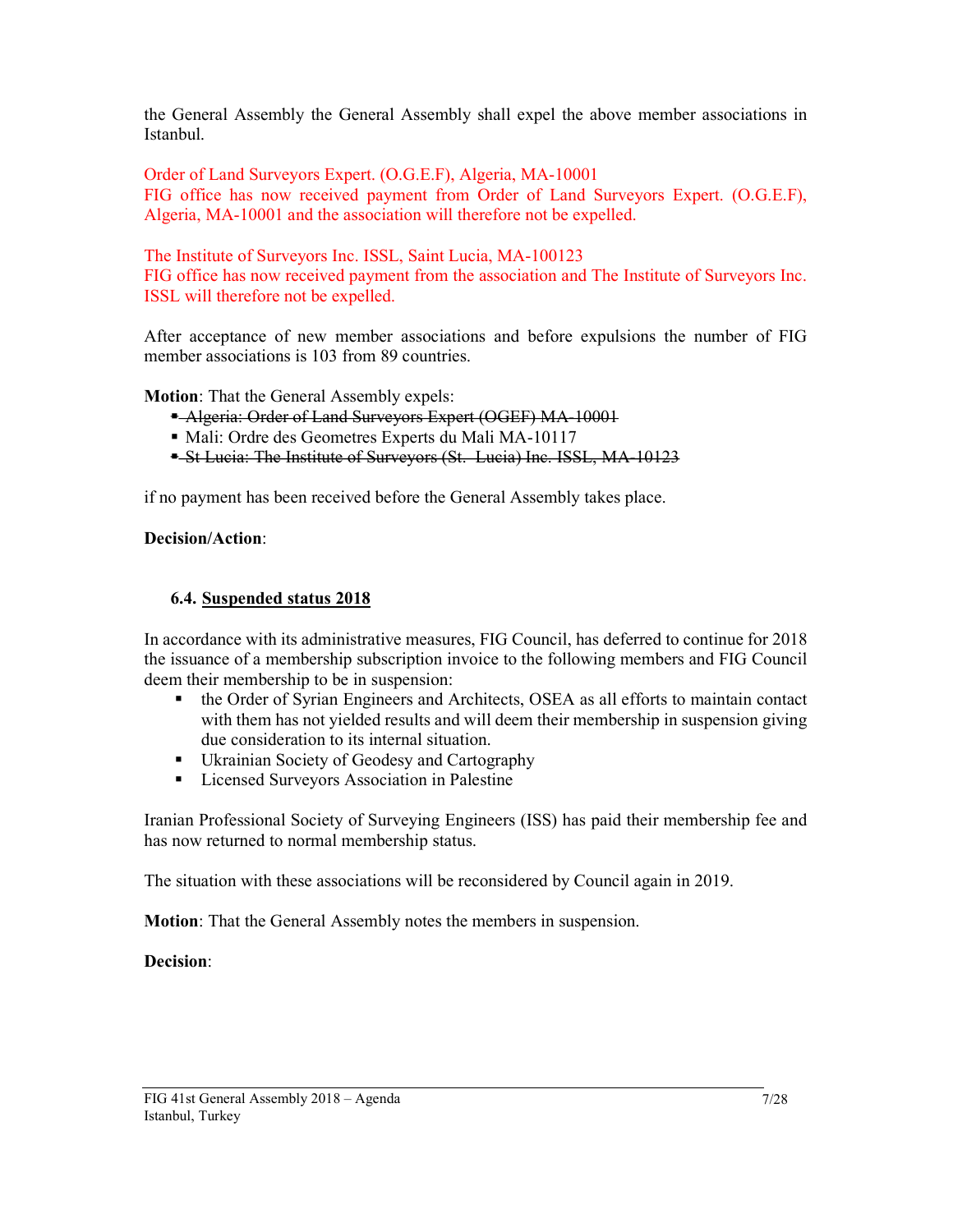## 6.5. Other membership issues

## 6.5.1. Affiliate members

There have been two applications for affiliate membership since the General Assembly 2017.

- Danish Geo Data Agency, Denmark AF-20063
- Ordnance Survey, United Kingdom  $AF-20064$

The council has expelled the following affiliate members because of unpaid membership subscriptions:

- Bahrain: Survey and Land Registration Bureau AF-20056
- Cambodia: Ministry of Land Management, Cambodia AF-20004
- Guatemala: Guatemalan Registry of Cadastral Information AF-20053
- Iraq: General Directorate for Surveying / Baghdad AF-20031

After these changes the number of Affiliate members is 43 from 41 countries.

6.5.2. Corporate members

FIG Council has admitted the following Corporate Member:

**RKSOFT Turkey (CM-30070)** 

FIG Council has expelled the following member due to lack of payment of membership fee:

- Qatar: Concord Surveying Works Co. CM-30048
- Sri Lanka: JKO Surveyors & Consultants (Pvt) Ltd, Sri Lanka CM-30054

After these changes the number of corporate members is now 27.

### 6.5.3. Academic members

FIG Council has admitted no further Universities to become Academic member since the General Assembly 2017.

South East European Research Institute on Geo Science added 6.5.2018

The council has expelled the following 11 Academic Members due to lack of payment:

- Nigeria: University of Lagos AC-40049
- Nigeria: Nnamdi Azikiwe University AC-40050
- **Russian Federation: Moscow State University of Geodesy and Cartography AC-40060**
- Spain: Escuela Universitaria de Ingeneria Tecnica Topografica AC-40064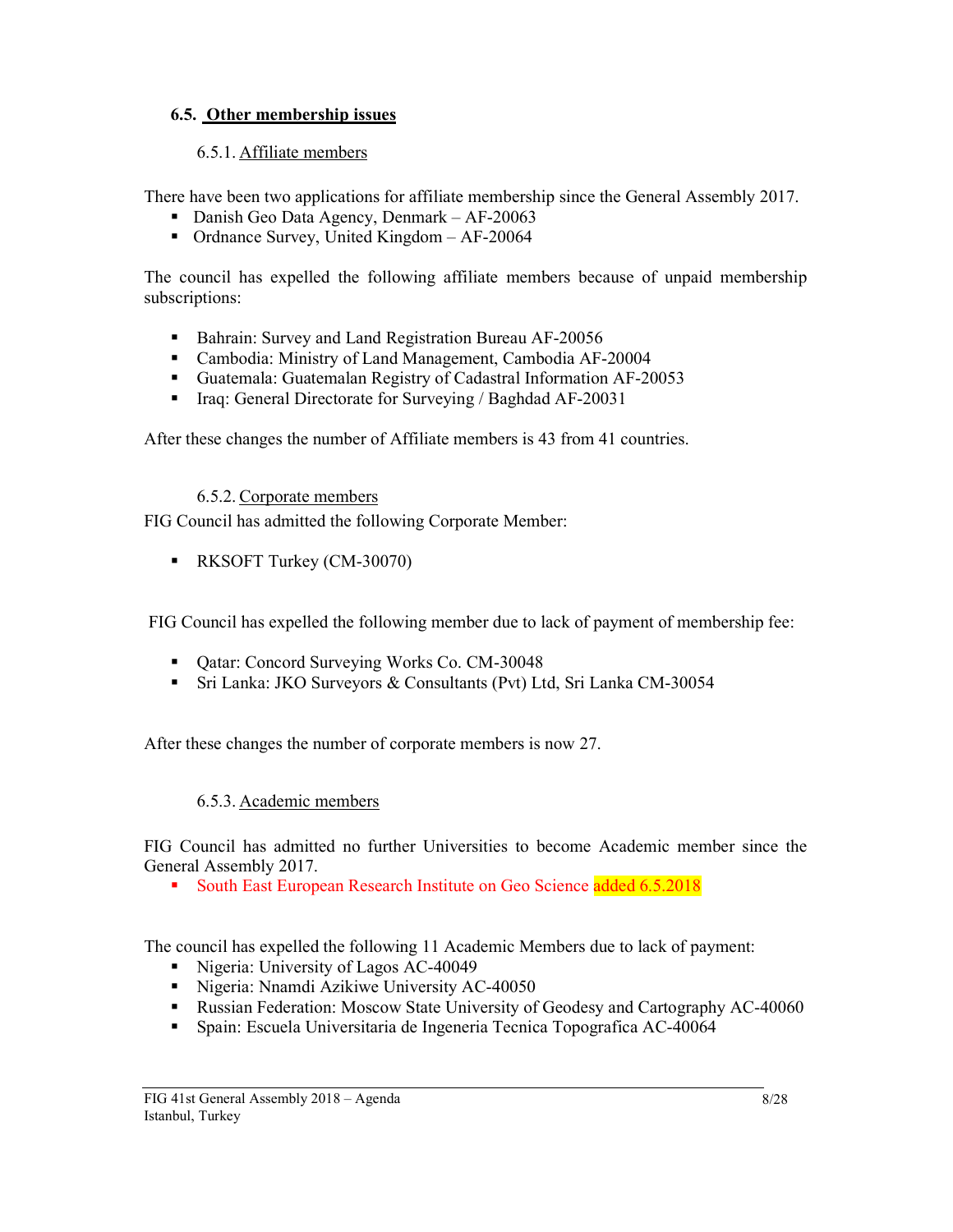- United Kingdom: University of Nottingham Institute of Engineering Surveying & Space Geodesy AC-40078
- United Kingdom: University of West England Faculty of Built Environment AC-40079
- Mexico: Universidad Autonoma de Nuevo León AC-40101
- USA: University of Houston, College of Technology AC-40108
- Kazakhstan: East-Kazakhstan State Technica AC-40112
- Kazakhstan: Kazakh National technical University after K. I. Satpaev AC-40125
- Gabon: Ecole Nationale du Cadastre et des Sciences Geographique (ENCSG) AC-40132

The payment structure of the Academic Members was changed in 2013 so that Academic Members would be invoiced every 4 years instead of every year. The four-year payment will reward the members with a 50% discount. Academic members were invoiced in 2014, and again in 2018.

The number of Academic Members after these changes is 84 from 50 countries.

# 6.5.4. Correspondents

The Council has admitted the following new correspondent:

Jean Pierre Habiyaremye, Rwanda

The number of correspondent members is now 4.

Motion: That the General Assembly notes the actions that the Council has taken with other membership matters.

### Decision:

# 7. PRESIDENT'S REPORT

President Chryssy Potsiou has prepared the President's report on the activities of the Federation since the General Assembly in Helsinki, Finland, May 2017.

Appendix to item 7: President's report. (to be posted)

Motion: That the General Assembly accepts the President's report.

Decision:

# 8. REPORT OF THE PRESIDENT OF THE FIG FOUNDATION 2017-2018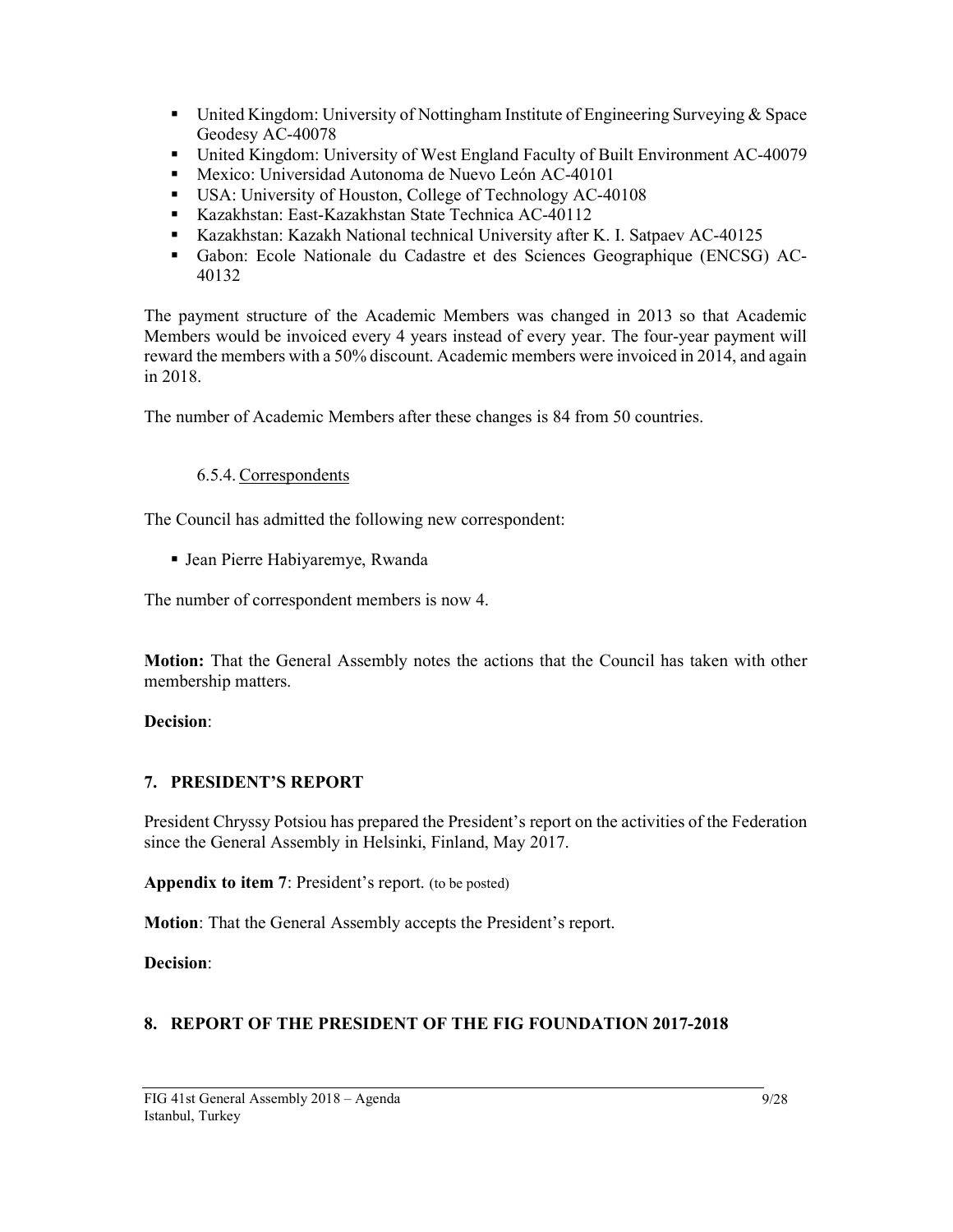Mr. John Hohol, President of the FIG Foundation has prepared a report on the FIG Foundation activities from May 2017 to March 2018. He will make a short report to the General Assembly.

## Appendix to item 8:

Report of the FIG Foundation activities 2017-2018 Result 2017

Motion: That the General Assembly adopts the report of the President of the FIG Foundation and records its thanks to the President and members of the Board of Directors of the FIG Foundation.

### Decision:

### 9. REPORTS FROM THE DIRECTORS OF PERMANENT INSTITUTIONS 2017- 2018

## 9.1. International Office of Cadastre and Land Records (Office International du Cadastre et du Régime Foncier) OICRF

Dr. Christiaan Lemmen, Director of OICRF has prepared a report on the OICRF activities since the General Assembly in Christchurch. He will make a short report to the General Assembly.

Appendix to item 9.1: Report from the International Office of Cadastre and Land Records (Office International du Cadastre et du Régime Foncier) OICRF.

Motion: That the General Assembly adopts the report and records its thanks to the members of OICRF for their past year's work and contribution.

### Decision:

## 9.2. International Institution for the History of Surveying and Measurement, Permanent Institution of FIG

Mr. Jan de Graeve, Director of the IIHSM, Mr John Brock and Mr Jim Smith have prepared a report on the IIHSM activities since the General Assembly in Helsinki. IIHSM will make a short report to the General Assembly.

Appendix to item 9.2: Report from the International Institution for the History of Surveying and Measurement, Permanent Institution of FIG.

Motion: That the General Assembly adopts the report and records its thanks to the Director and the members of the permanent institution for their past year's work and contribution.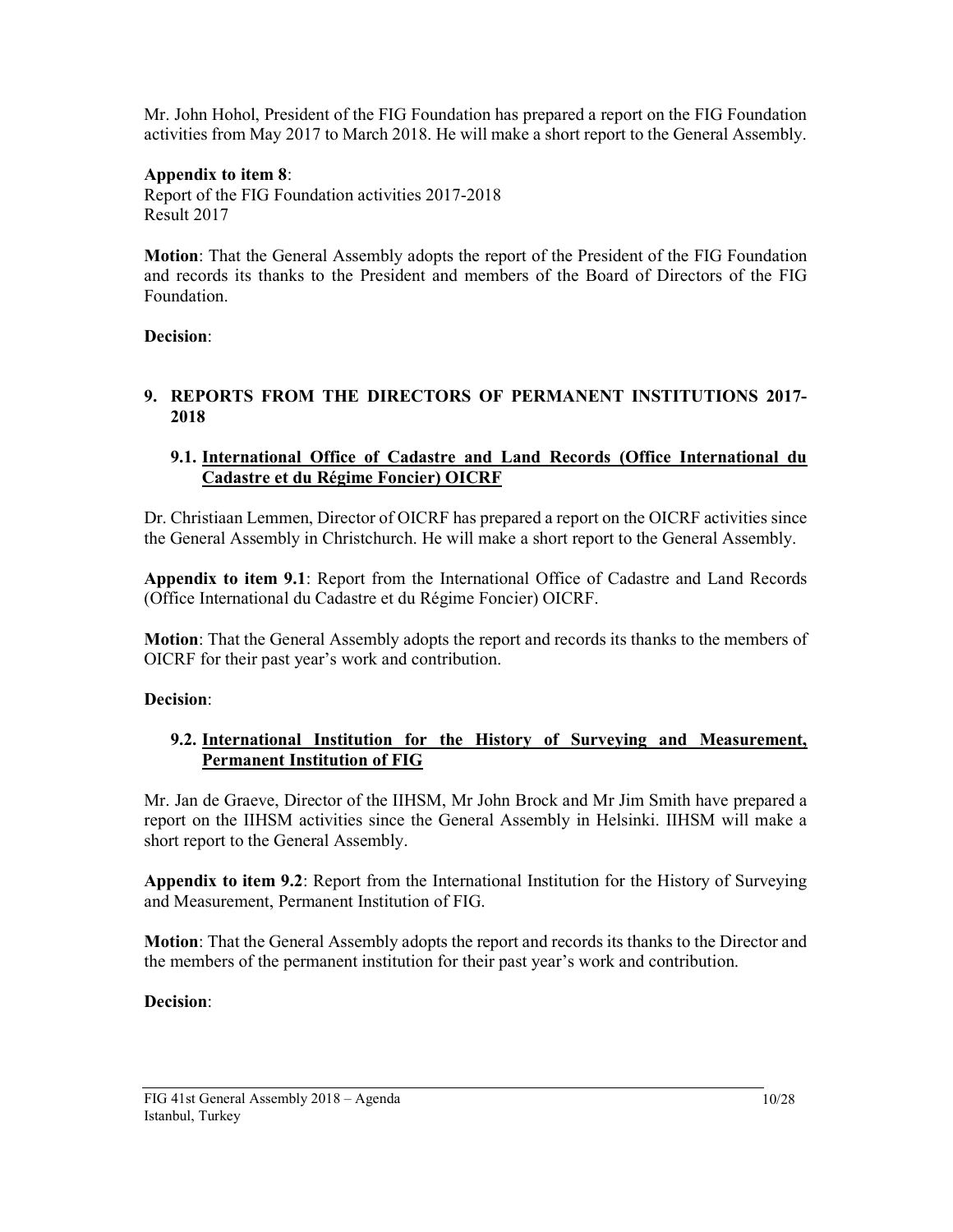# 10. REPORTS OF FIG TASK FORCES (2015-2018)

FIG has currently two Task Forces.

# 10.1. Task Force on Real Property Markets

The Task Force assesses the progress of establishing the real property markets in the countries with economies in transition. The Task Force is chaired by Pekka Halme, Finnish Association of Geodetic and Land Surveyors MIL. A session on Real Property Markets is included in the technical programme.

Appendix to item 10.1 – Status Report from the Task Force

Motion: That the General Assembly records the report from the Task Force and records its thanks to the Chair of the Task Force and its members.

#### Decision:

### 10.2. Task Force on Corporate Members

The Task Force is established to strengthen the FIG relationship with corporate members. The Task Force is chaired by John Hohol, National Society of Professional Surveyors (NSPS) in cooperation with Bryn Fosburgh, Vice President of Trimble.

Appendix to item 10.2 – Status Report from the Task Force.

Motion: That the General Assembly records the report from the Task Force and records its thanks to the Chair of the Task Force and its members.

### 11. REPORT FROM YOUNG SURVEYORS NETWORK

FIG Young Surveyors Network is currently chaired by Ms. Eva-Maria Unger, Austria. She will give a status report on the activities of Young Surveyors Network.

Based on the changed election structure reported at the FIG General Assembly 2017, the Young Surveyors have appointed a new Chair for the term 2019-2020, Ms Melissa Harrington, which has been approved by FIG Council.

Motion: that the General Assembly notes the report and succession plan and records a thanks to the chair for her term of office 2015-2018, and a thanks to all the many active Young Surveyors.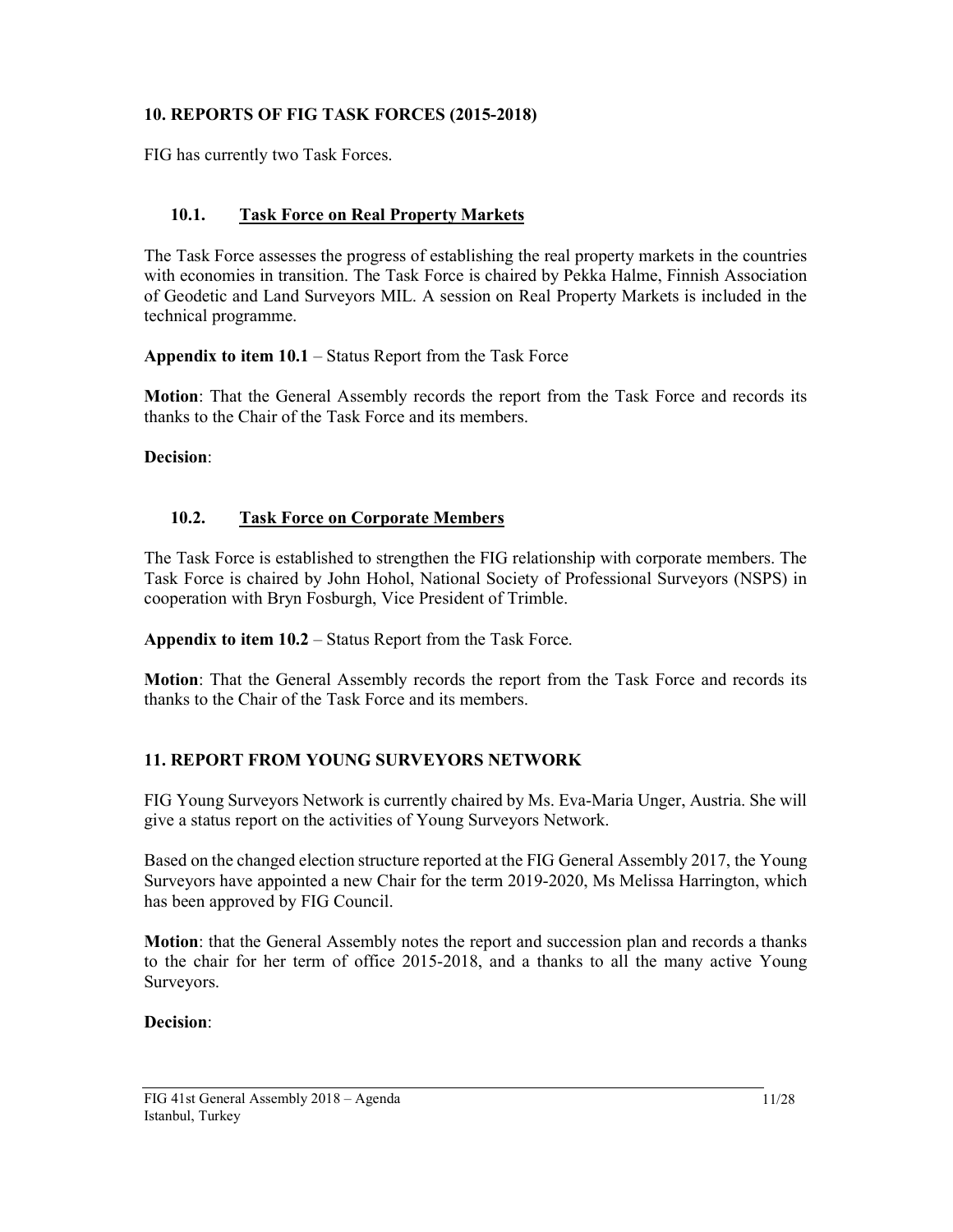### 12. REPORTS FROM STANDARDS AND REGIONAL CAPACITY NETWORKS 2017-2018

Each Network Chair has submitted a written report on their Network activities since the FIG Working Week in Helsinki. Each Network will give a short report on the Network activities to the General Assembly.

## Appendix to item 12: Network reports:

- Standards Network (David Martin)
- Regional Capacity Network (Diane Dumashie)
	- o Africa Network (Diane Dumashie)
	- o Asia/Pacific Network (Rob Sarib)

Motion: that the General Assembly notes the reports and records a thanks to the chairs of the network.

### Decision:

## 13. REPORTS FROM FIG COMMISSIONS

Each Commission Chair has submitted a written report on their Commission activities since the FIG Working Week in Helsinki. These reports include progress reports of the Commission working groups. Each Commission will hold a meeting during the Working Week (Tuesday 8 May, 17:30-18:30). Each Commission will give a short report on Commission activities to the General Assembly.

### Appendix to item 11: Commission reports:

- Commission 1
	- o Working Group 1.1 International Ethical Standards proposal on an updated code on ethics (also to be discussed during the week in session TS01A - 1.2 - Ethics and the practicing surveyor on Monday 7 May at 14:00-15:30)
- Commission 2
- Commission 3
- Commission 4
- Commission 5
- Commission 6
- Commission 7
- Commission 8
- Commission 9
- Commission 10

Two prizes have been introduced. Survey Review offers a biennial prize to a peer review paper. There will be a trial period for 2018 and 2020 In 2018 selection will be among the successfully peer reviewed papers.

Last year Commission 5 introduced the NavXperience Award that again in 2018 will be given to a selected Commission 5 paper.

The prize winners will be announced at the General Assembly.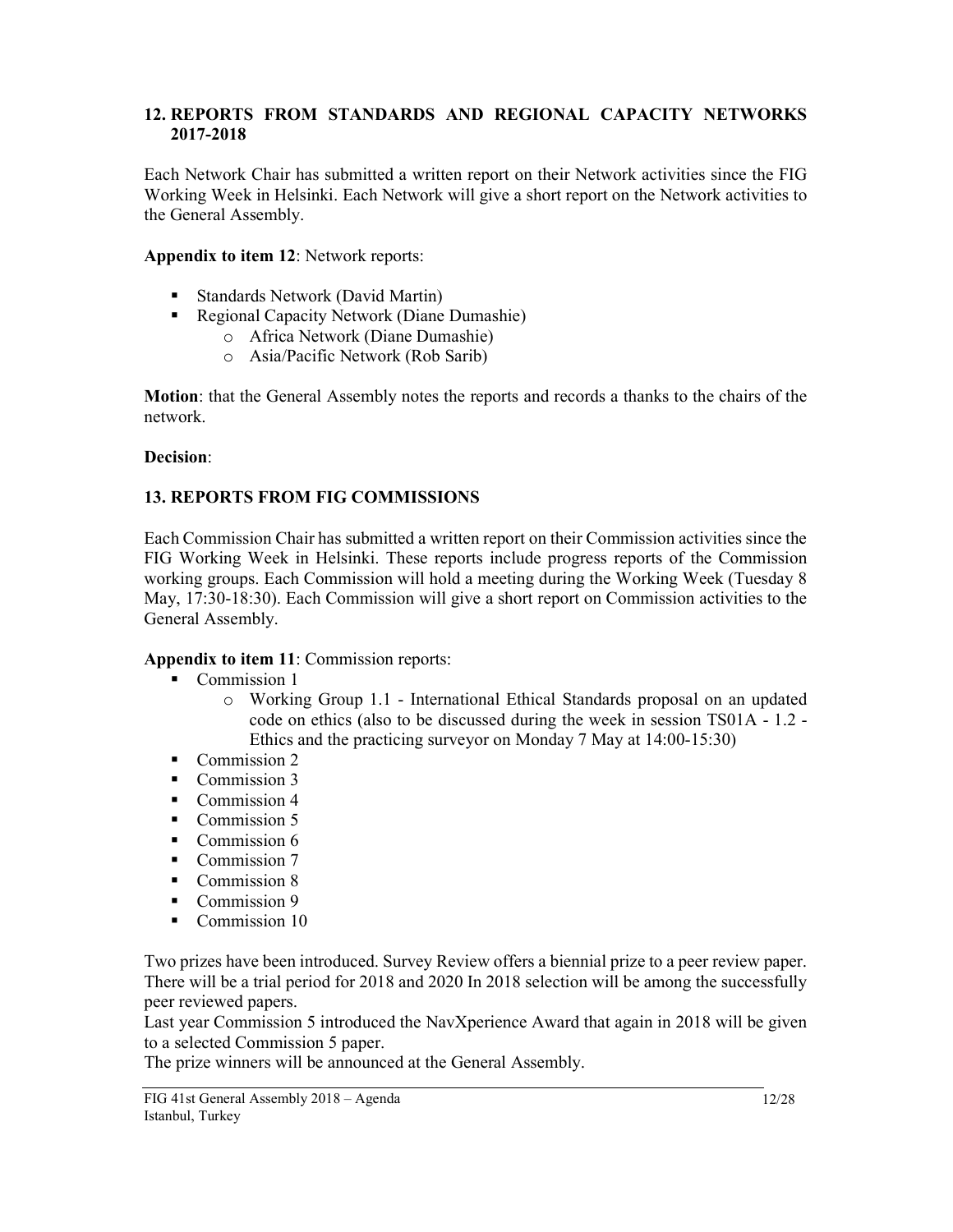Motion: That the General Assembly adopts the reports of the Commission Chairs and records its thanks to the chairs and other officers of the Commissions for their ongoing contributions.

## Decision:

# 14. TERMS OF REFERENCE FOR GROUP TO WORK ON FIG GOVERNANCE

At the General Assembly 2017, as an outcome of the Task Force on Commission Structure, it was decided that:

Based on the Task Force Recommendations, comments and feedback from the members, the President established a new group of volunteers among the members to contribute to the definition of a Terms of Reference for a future Working Group on a review of the overall FIG Governance.

And that these Terms of Reference will be presented at the General Assembly 2018 on 6 May.

Council action will be to establish of a group to work on the ToR. The current council suggests to let the incoming Council establish this group.

## Appendix to item 14:

- Draft terms of Reference

Motion: that the General Assembly notes the Terms of Reference and Council action.

Decision:

# 15. CO-OPERATION WITH THE UNITED NATIONS AND THE WORLD BANK

Since the 40th General Assembly, FIG has continued to collaborate with the World Bank and various agencies and structures within the United Nations.

The main activities in the co-operation with the United Nations and the World Bank during this period have been:

Participation to FAO and the Voluntary Guidelines, VGGT.

At FIG Working Week 2017 two special sessions, one of them being the FIG Academic Forum, were organised. The second session was about Land Consolidation

At the Congress 2018 there will be three sessions in cooperation with FAO: FIG Academic Forum a special session on Land Consolidation and a session on VGGT.

Participation to Global Land Tool Network GLTN:

- Lead of Global Land Tool Network Professional Cluster 2016-17,
- Participation in the GLTN International Advisory Board
- STDM workshop in cooperation with FIG Young Surveyors
- Expert Group Meeting on Fit-for-Purpose Land Administration in Rwanda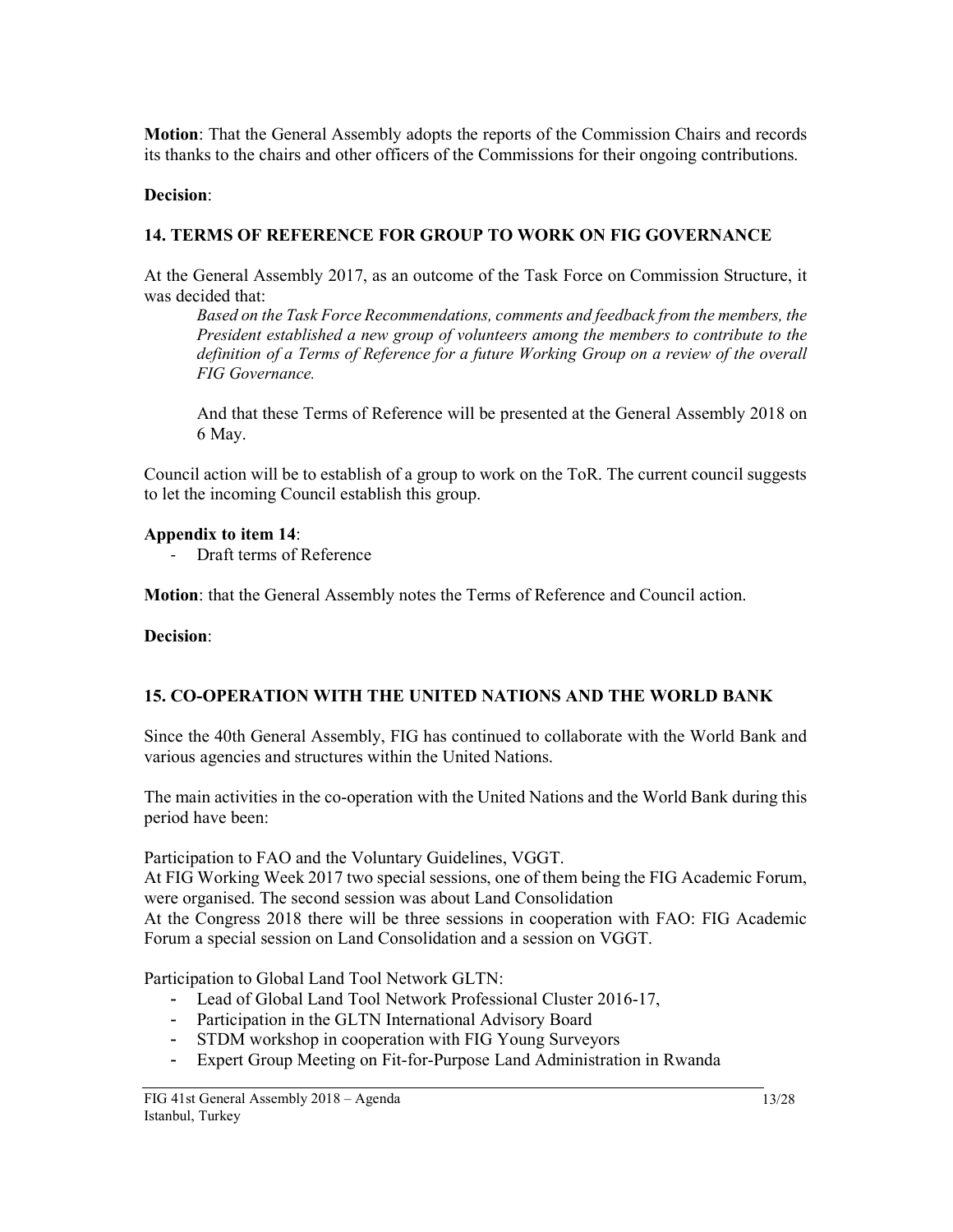Special sessions in the Congress 2018 technical programme

UN-Habitat/GLTN-Young Surveyors Volunteer Community Surveyor Programme VCSP. VCSP is an innovative volunteer program that is a powerful driver for both social impact and professional development. The VCSP leverages on the skills, experience, talents and education of young surveyors, matches this competence with the needs of GLTN, particularly in GLTN's county level implementation plans and programs. 13 Young Surveyors from Senegal, Nigeria, Nepal, New Zealand Uganda, England, Namibia, Australia and Zimbabwe have successfully been working on GLTN Projects for 2-4 weeks in DR Congo, Kenya, Nepal, Uganda, Philippines and Zambia.

FIG Publication 52 FIG Publication no 52 The Social Tenure Domain Model - A Pro-Poor Land Tool on Social Tenure Domain Model. FIG Report, 2010.

http://www.fig.net/pub/figpub/pub52/figpub52.pdf

has now been translated into three laguages:

Arabic: http://www.fig.net/resources/publications/figpub/pub52/Figpub52\_arabic.pdf French: https://www.fig.net/resources/publications/figpub/pub52/Figpub52\_french.pdf Japanese: https://www.fig.net/resources/publications/figpub/pub52/Figpub52\_japanese.pdf

Participation to the work of UN-GGIM

- UN-GGIM-Geospatial Societies Member
	- (Previously Joint Board of Spatial Information Societies JB-GIS)
- Expert Group on Land Administration
- Associate member of Sub-committee on Geodesy
- Participation at the 5<sup>th</sup> UNGGIM High Level Forum in Mexico City, November 2017
- Participation at the Seventh Session of the United Nations Committee of Experts on Global Geospatial Information Management in New York, USA, August 2017
- Participation at UNGGIM Asia-Pacific sixth plenary meeting, October 2017, Kumamoto, Japan

Participation to the work of the International Committee on Global Navigation Satellite Systems (ICG)

Participation to UN-OOSA, Co-chairing WG-D

Participation at the World Bank Conference in March 2018. World Bank and FIG have organised two special sessions at the FIG Congress 2018.

Motion: That the General Assembly adopts the report on the co-operation between FIG and the United Nations, its agencies and the World Bank and records its thanks to all those who have contributed to this co-operation

### Decision:

# 16. LIAISON WITH INTERNATIONAL PROFESSIONAL ORGANISATIONS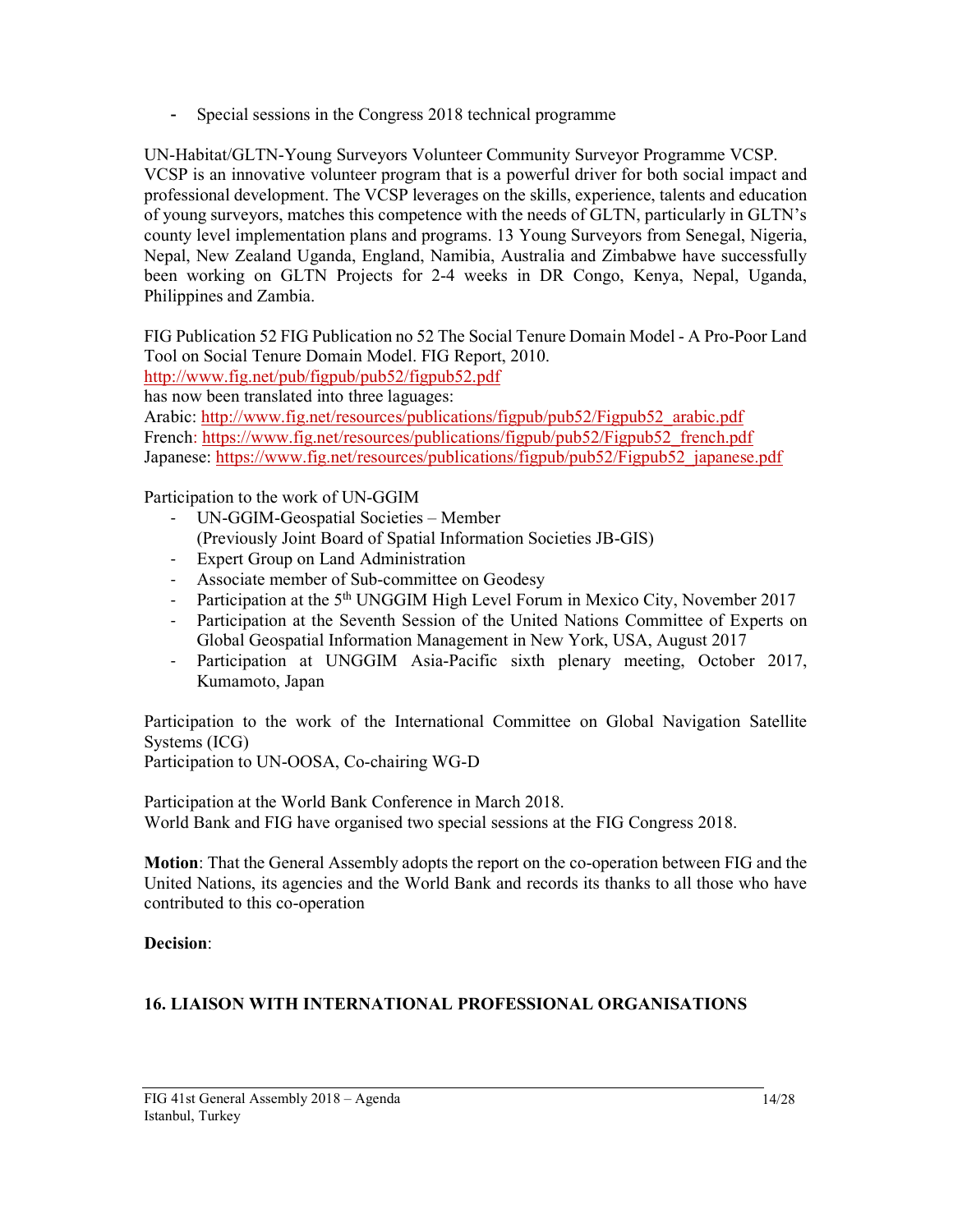The Joint Board of Spatial Information Societies JB-GIS was formally established during the FIG Working Week in Cairo in 2005. The name was in 2017 changed to UN-GGIM-Geospatial Societies. The Geospatial Societies meet annually during the United Nations Committee of Experts on Global Geospatial Information Management meetings. The meeting of UN-GGIM-GS in 2017 was held in August 2017. The Geospatial Societies also met in Prague in August 2017.

FIG has collaborative MoUs with a number of the organizations who are part of the Geospatial Societies.

FIG has further bilateral agreements of co-operation with several other international associations like ISM, IFHP, CIB, ION, ICEC, FIABCI, IFHS, PAIGH and PAQS.

In December 2017 FIG President signed a renewed Cooperation Agreement with the International Real Estate Federation, FIABCI.

FIG is represented in the International Construction Measurement Standard Coalition by Chair of FIG Commission 10, See Lian Ong who has been appointed chair of the Standard Setting Committee. FIG is represented in the Trustee Board by the President.

FIG is represented in International Land Measurement Standard Coalition by Mr. Maurice Barbieri.

FIG Council has in 2017 decided to join the Ethics Standard Committee.

FIG is a member of the International Council for Science (ICSU) and is working together with ISO and International Valuation Standards Committee (IVSC) on standards.

CLGE and NSPS initiated the first Global Surveyors day on 21 March 2018, supported by FIG, and this was launched during the World Bank Conference in Washington.

Motion: That the General Assembly records the report on the liaison with other international associations.

#### Decision:

### 17. NEW FIG PUBLICATIONS

There are several publications under preparation and some of these will be ready by the Congress in Istanbul and the rest by the end of 2018. Publications will be added when finalised.

Motion: That the General Assembly records the publications for information and records its thanks to editors and authors of these publications.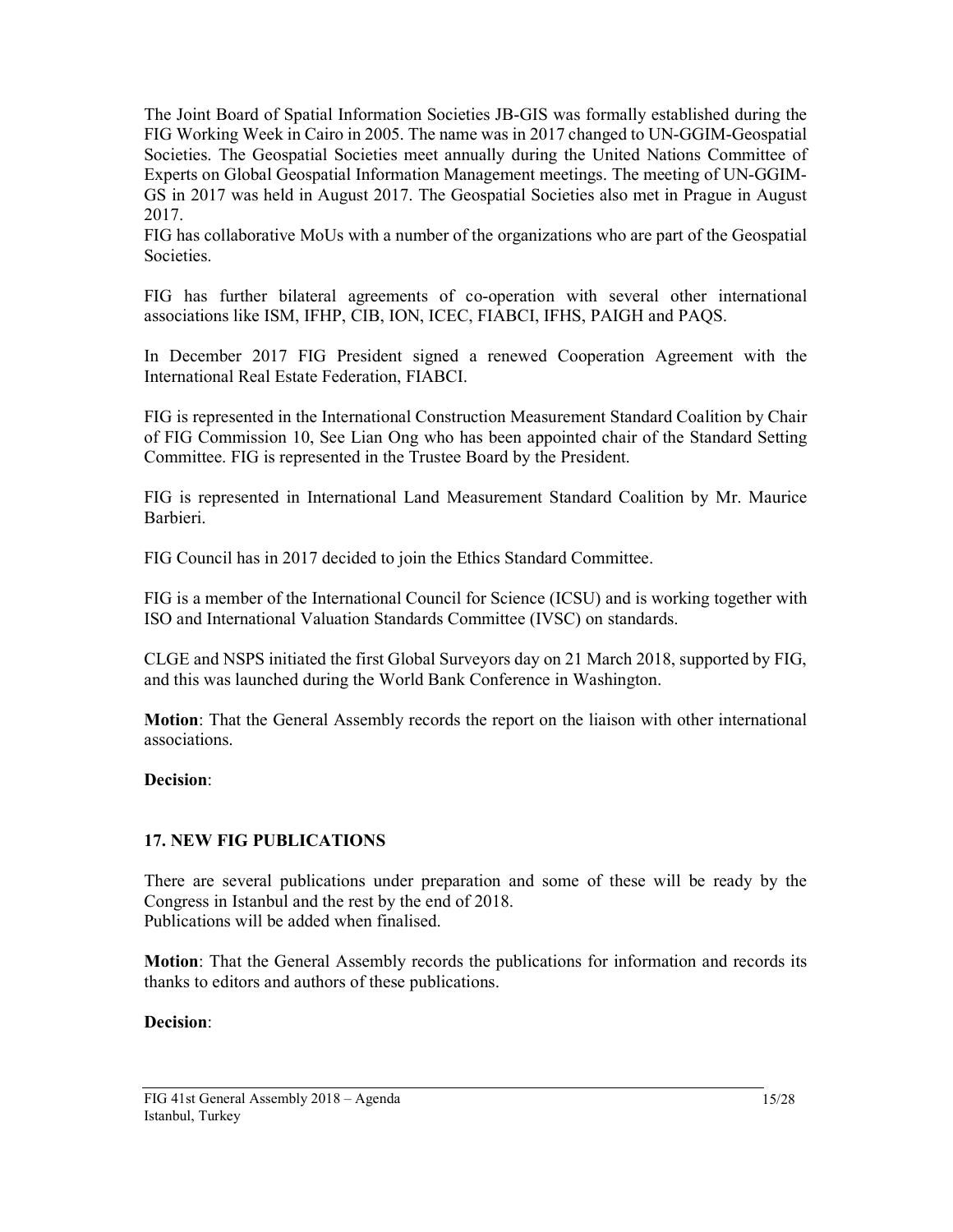# FIG ACCOUNTS FOR 2017, AUDITOR'S REPORT AND BUDGETS 2018-2021

Vice President Rudolf Staiger will present the report to the General Assembly. This report includes the auditor's report from 2017, official accounts (income statement 2017) and balance sheet 31 December 2017, a summary of 2017 accounts, an updated budget for 2018 and proposals for budgets 2019-2021 and proposal for membership fees for member associations in 2020.

## Appendix to item 18:

Report on Financial Issues (including 2017 accounts and budgets 2018-2021) Annexes:

- <sup>•</sup> 18A Auditor's Report, Income Statement for 2017 and Balance Sheet at 31 December 2017.
- **18B** FIG Result 2017
- **18C FIG Budgets 2018-2021**
- **18D** List of member associations whose membership fees are in arrears for 2017 and earlier and that are not allowed to vote - to be published on the FIG web site 16 April 2018 (in roll call).

Motion: That the General Assembly

- adopts the audited accounts for 2017,
- adopts the Finance Report, and
- adopts budgets for 2018–2021

## Decision:

## 19. SUBSCRIPTION RATES FOR 2020

The General Assembly has to set levels of fees for member associations two years in advance of the year in which they become payable. Fees are payable in respect of each individual member up to a maximum of 5,500 members. The membership fee structure was changed in 2009. Membership fees have been discussed as part of the finance report, appendix to item 18. The 2017 General Assembly approved membership fees for 2019 as follows:

| Year | Per capita fee                               | <b>Minimum</b> fee | <b>Maximum</b> fee |
|------|----------------------------------------------|--------------------|--------------------|
| 2019 | €4.80 per member up to a 25 members or $€50$ |                    | 5,500 members      |
|      | maximum of $5,500$ members (whichever is     |                    | (E26,400)          |
|      | Member associations from                     | greater)           |                    |
|      | countries listed by the World                |                    |                    |
|      | Bank as low-income economies                 |                    |                    |
|      | or lower-middle-income                       |                    |                    |
|      | economies shall pay $\epsilon$ 2.40 per      |                    |                    |
|      | member up to a maximum of                    |                    |                    |
|      | 5,500 members.                               |                    |                    |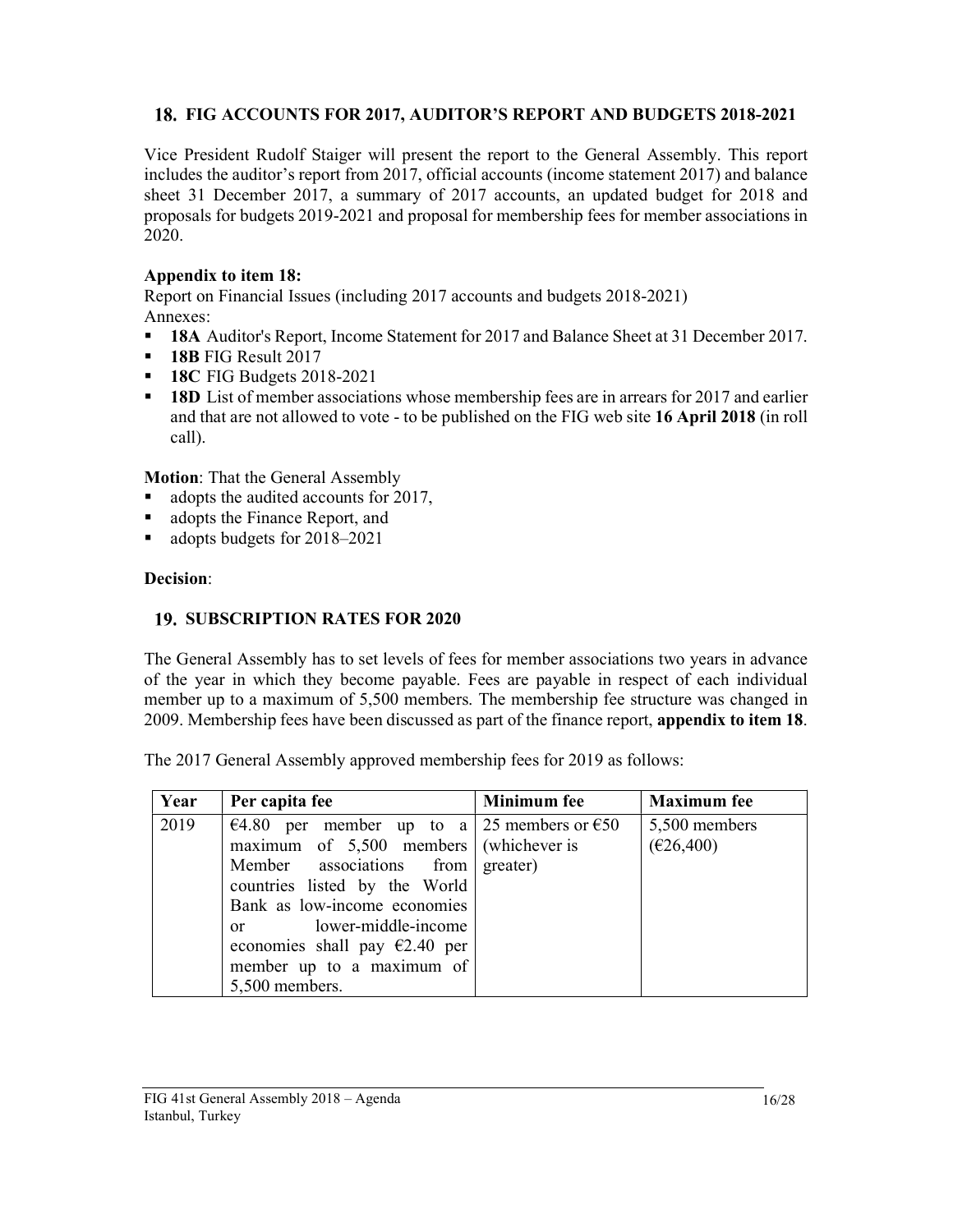The World Bank lists of the low-income economies and the lower-middle-income economies are available at: http://data.worldbank.org/about/country-classifications/country-and-lendinggroups

The 2018 subscription fees were kept at the same level as for the years 2012-2018, and General Assembly agreed to increase the fee with 8% for 2019. Since increase has been made for 2019, Council suggest keeping this same rate for 2020.

Motion: That the General Assembly adopts following membership fees payable by member associations in 2020:

| Year | Per capita fee                                                                                                                                                                                                                                                                                                   | <b>Minimum</b> fee | <b>Maximum</b> fee         |
|------|------------------------------------------------------------------------------------------------------------------------------------------------------------------------------------------------------------------------------------------------------------------------------------------------------------------|--------------------|----------------------------|
| 2020 | €4.80 per member up to a 25 members or €50<br>maximum of $5,500$ members (whichever is<br>Member associations from greater)<br>countries listed by the World<br>Bank as low-income economies<br>or lower-middle-income<br>economies shall pay $\epsilon$ 2.40 per<br>member up to a maximum of<br>5,500 members. |                    | 5,500 members<br>(E26,400) |

Decision:

## ELECTION OF COMMISSION CHAIRS FOR THE TERM 2019-2022 – PRESENTATION OF CANDIDATES

The General Assembly decided in 2016 to postpone the election of Commission Chairs (Elects) until 2018 due to the work that was being done by the Task Force on Commission structure. Thus, the General Assembly shall appoint Commission Chairs Elects for the term of office 12 May 2018 until 31.12.2018 and these Chairs Elects will then become Commission Chairs for the term of office 2019-2022.

Member associations have made following nominations for the open posts during the nomination period:

Commission 1: Winnie Shiu, CSSMG, China

- Commission 2: vacant David Mitchell, SSSI, Australia amended 3-5-2018
- Commission 3: Hartmut Müller, DVW, Germany
- Commission 4: vacant
- Commission 5: Daniel Roman, NSPS, USA
- Commission 6: Maria João Henriques, OE-CEG, Portugal
- Commission 7: Daniel Paez, Colombian Society for Surveyors, Colombia
- Commission 8: Marije Louwsma, GIN, the Netherlands
- Commission 9: Ben Elder, RICS, UK
- Commission 10: Alan Muse, RICS, UK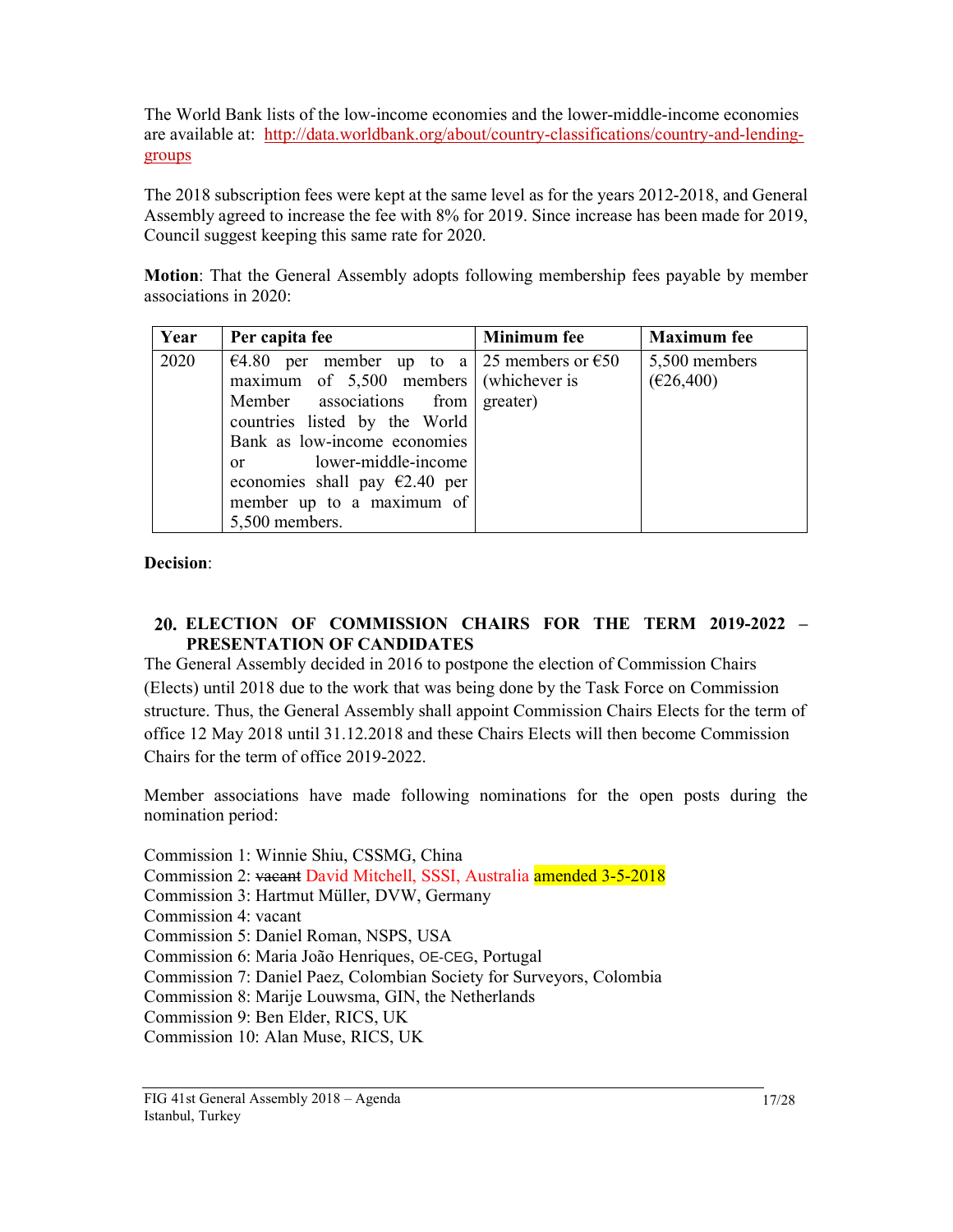One application was received late and therefore unfortunately rejected.

As there were no nominations for Commission 2 and Commission 4 Council has discussed about the situation and has decided according to the FIG Statutes that the positions will be appointed by Council.

The profile templates of each candidate are attached to this agenda. In the first session of the General Assembly each candidate will be given equal time (not more than 5 minutes, which will be timed) to introduce her/him and make a presentation focusing on his/her ideas and goals for developing the FIG agenda within the commission

The elections will take place at the second session of the General Assembly by blind votes in on Friday 11 May 2018.

Appendix to item 20 and 27: Profiles of the candidates for FIG Commission Chairs 1.1.2019- 31.12.2022

Commission 1: Winnie Shiu, CSSMG, China Commission 2: vacant David Mitchell, SSSI, Australia amended 3-5-2018 Commission 3: Hartmut Müller, DVW, Germany Commission 4: vacant Commission 5: Daniel Roman, NSPS, USA Commission 6: Maria João Henriques, OE-CEG, Portugal Commission 7: Daniel Paez, Colombian Society for Surveyors, Colombia Commission 8: Marije Louwsma, GIN, the Netherlands Commission 9: Ben Elder, RICS, UK Commission 10: Alan Muse, RICS, UK

Motion: That the General Assembly notes the presentations and decides to make the election at the second session of the General Assembly on the 11 of May.

### Decision:

## ELECTION OF VICE PRESIDENTS FOR THE TERM 2019-2022 – PRESENTATION OF CANDIDATES

FIG Council has received three nominations for the two posts of FIG Vice President:

- a) Diane Dumashie, RICS, UK
- b) Alojz Kopacik, Chamber of Surveyors and Cartographers, Slovakia
- c) Jixian Zhang, CSSMG, China

The profile templates of each candidate are attached to this agenda. In the first session of the General Assembly each candidate will be given equal time (not more than 6 minutes which will be timed) to introduce her/him and make a presentation focussing on his/her ideas and goals for developing the FIG agenda to the General Assembly.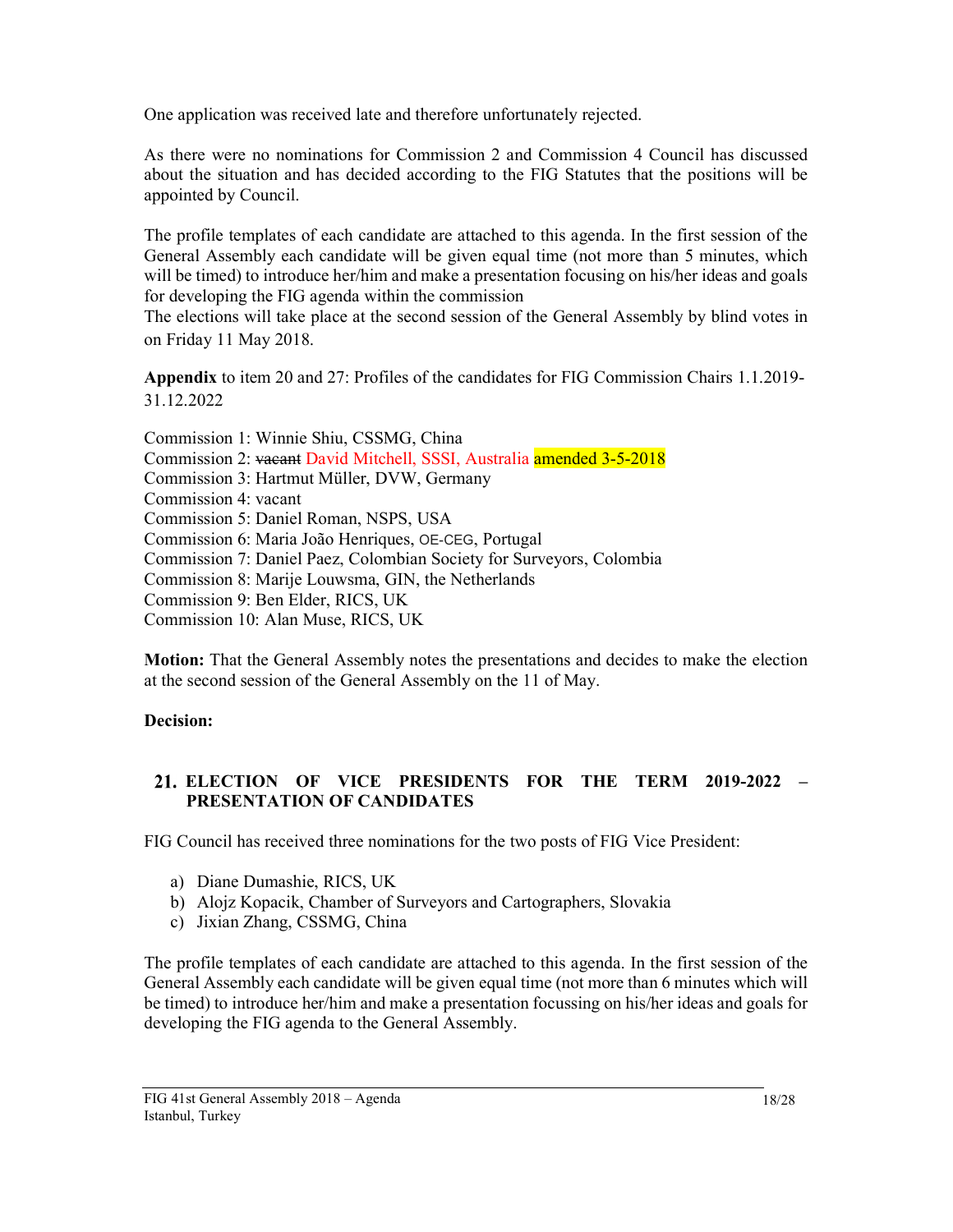The elections will take place at the second session of the General Assembly by blind votes in on Friday 11 May. The elections will take place one position at a time. If there will be no absolute majority in the first voting, second vote will be organised between those two candidates that have most votes.

Appendix to item 21 and 28: Profiles of the candidates for FIG Vice President 1.1.2019- 31.12.2022:

- a) Diane Dumashie, RICS, UK
- b) Alojz Kopacik, Chamber of Surveyors and Cartographers, Slovakia
- c) Jixian Zhang, CSSMG, China

Motion: That the General Assembly notes the presentations and decides to make the election at the second session of the General Assembly on the 11 of May.

Decision:

## ELECTION OF PRESIDENT FOR THE TERM 2019-2022 – PRESENTATION OF **CANDIDATES**

The Council has received two nominations for the post of FIG President:

- a) Brian Coutts, NZIS, New Zealand
- b) Rudolf Staiger, DVW, Germany

In the first session of the General Assembly the candidates will be given time (not more than 10 minutes) to introduce themselves and make a presentation focusing on their ideas, goals and agenda for furthering FIG's objects and global stature.

The election will take place at the second session of the General Assembly by blind votes on Friday 11 May 2018.

Appendices to item 22 and 29: Nomination templates of candidate to FIG President 1.1.2019- 31.12.2022:

- a) Brian Coutts, NZIS, New Zealand
- b) Rudolf Staiger, DVW, Germany

Motion: That the General Assembly notes the presentations and decides to make the election at the second session of the General Assembly on the 11 of May.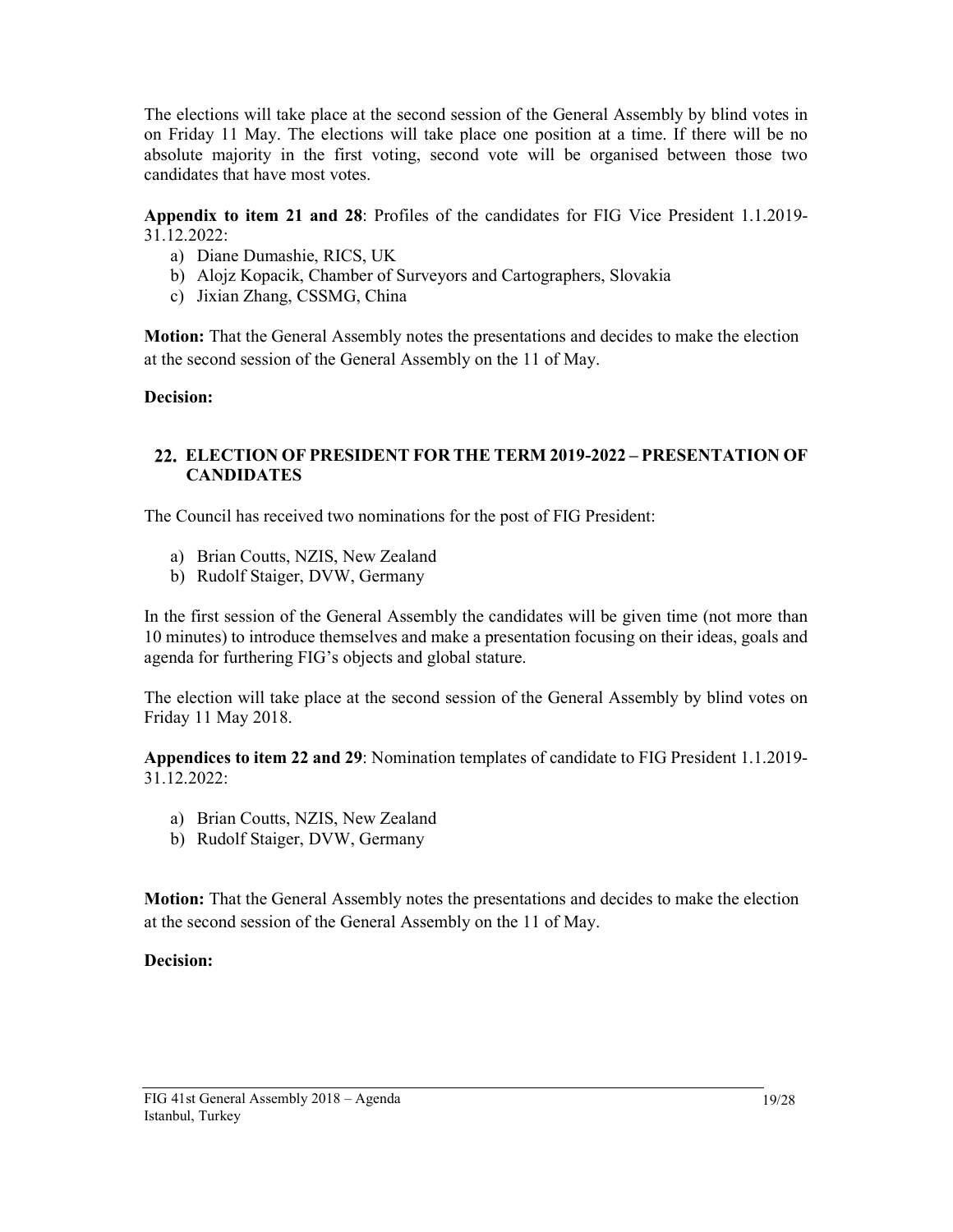### 23. DECISION ON THE VENUE FOR FIG CONGRESS 2022 – PRESENTATION OF **CANDIDATES**

The FIG Congresses are organised by FIG together with a local member association. FIG will together with the local member association have full responsibility of the arrangements and of the financial result. This offers FIG better opportunities in terms of organising events and generating revenue. Therefore, the Council has to ensure that all candidates are aware of the role of FIG and split of responsibilities for organising the Congress. This General Assembly will decide on the host for the 2022 Congress.

The FIG Council has received two bids to host the FIG Congress 2022, and FIG Council thanks all bidding member associations for their special engagement and contribution to FIG.

The Council has prepared a desktop summary on the bids. In the summary report the following considerations, as laid out in the invitation documentation, are described for comparison:

- Rotation of the conferences (region);
- Country (hosting of earlier FIG events, experience);
- Member association (its activeness, commitment to FIG and to the Working Week, execution ability for local association);
- Supporting organisations (local support to the Working Week, governmental support, financial support, general support);
- Host city (characteristics and interest from congress programme point of view, host city attractiveness, host city offerings);
- Venue (price/affordability, location of venue, internet availability suitability of rooms, size of venue, structure and layout of the venue, catering, value for money, hotels nearby facilities for exhibition);
- Accessibility (flight connections, several access possibilities, security, visa issues, air fare to destination);
- Safety and security (political stability, airport safety, city safety, political stability in the country - rating must be 3 or higher);
- **Proposed dates (must meet FIG requirements, Following FIG statutes, practical dates,** availability of venue, other conferences at the same time)
- **Technical programme (coverage of all FIG Commissions, potential partners, originality,** special ideas):
- **Technical tours (coverage of all FIG Commissions, originality, ideas proposed);**
- Social programme (attractiveness and variety, proposals for dinners, attractiveness of offered dinners, proposals for tours, is the programme following the overall FIG concept);
- Attendance (expectation of international, regional and local attendance, realistic number of international and national participants);
- Finances (estimate of surplus and financial risks, realistic fees proposed, fees in an acceptable price range, difference between international and national fees, realistic budget, estimated revenue);
- Sponsorship (estimate sponsorship and exhibition income, proposed income, how realistic is proposed income, local sponsor offerings, sponsor interest to conference);
- $\blacksquare$  Why host (reason for hosting);
- Objectives and outcomes (thought through why conference should be held at destination, difference to other destinations, short term outcome, long term outcome);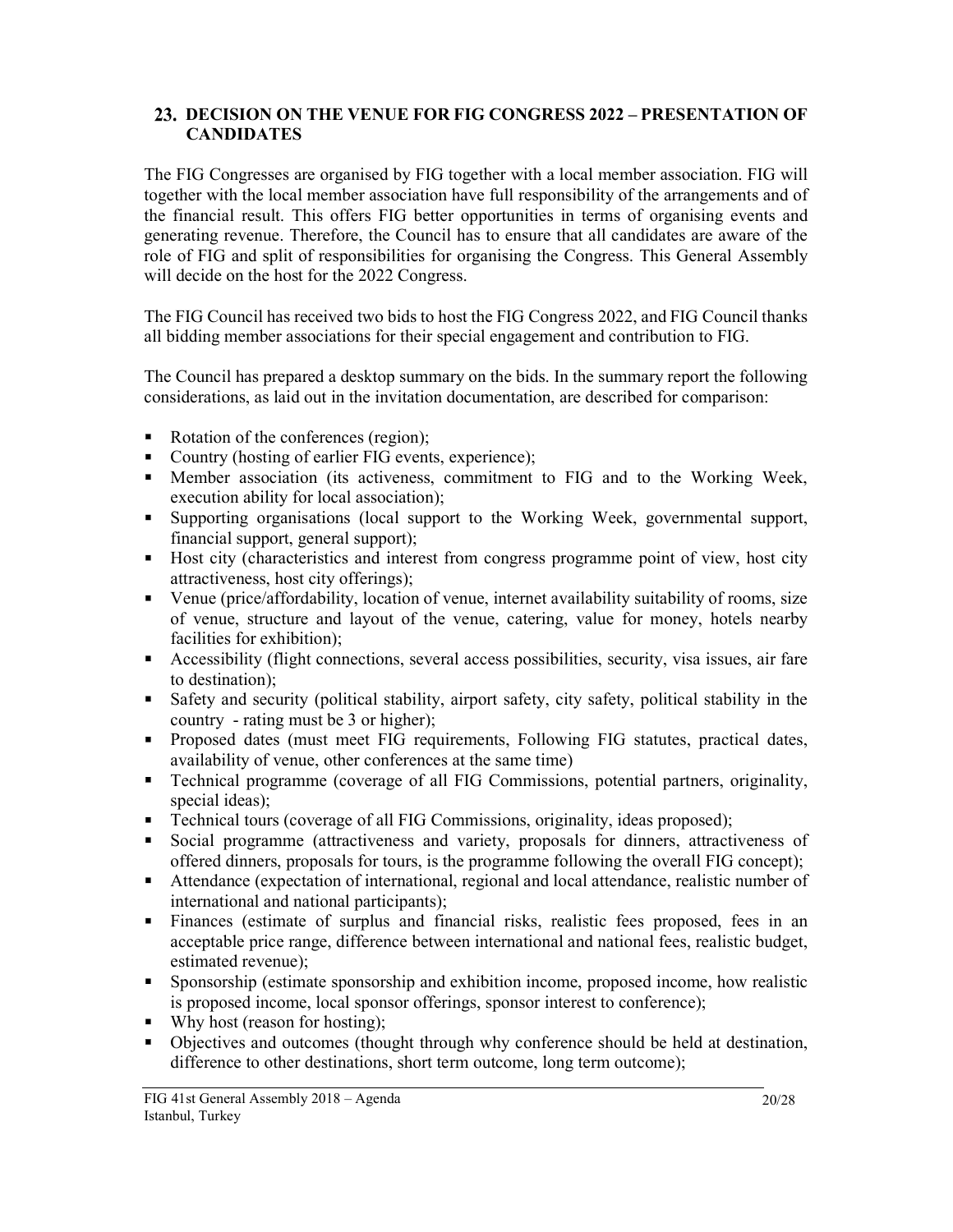- Suggested theme (thought of possible theme that fits to local/regional situation);
- Events organised in the past three years (how experienced is the host in organising events)
- Major events planned in the proposed city (many events might affect the price level):
- $\blacksquare$  Initiatives for sustainable conference environment (is host city, venue and local host paying attention to environmental issues);
- New initiatives or activities (originality but within the overall FIG concept)
- What legacy to leave locally from the Working Week (with host, hosting city, for the surveying community)

The summary report will not give a recommendation or a preference to any candidate but it will provide useful information on each items listed above and summarise the pros and cons of each candidate to assist the member association in making their decision. The General Assembly must note that, especially in these past years, the issue of security and financial viability has come to the fore. The purpose of the evaluation process is to maintain the continued viability, high standard and quality of the FIG Congress.

The Council has considered the bids and has decided to present the submitted bids to the General Assembly for its decision:

- a) Cape Town, South Africa, The South African Geomatics Institute (SAGI)
- b) Florida, USA, National Society of Professional Surveyors (NSPS)

The General Assembly is recommended to read the summaries and the bids carefully.

### Appendix to item 23 and 30

- Summary Reports on the Bids for FIG Congress 2022 (to be added)
- Bidding documents for FIG Congress 2022:
- a) Cape Town, South Africa, The South African Geomatics Institute (SAGI)
- b) Florida, USA, National Society of Professional Surveyors (NSPS)

At the session each candidate will be given the same time (not more than 10 minutes, will be timed) to make a presentation of their proposal and framework of the Congress and their bid.

Decision on the venue of FIG Congress 2022 will be made at the second session of the General Assembly on 11 May. The voting will be made by blind votes.

Motion: That the General Assembly notes the submission, the summary report and the presentations, makes its careful consideration and decision during the second session of the General Assembly on 11 May.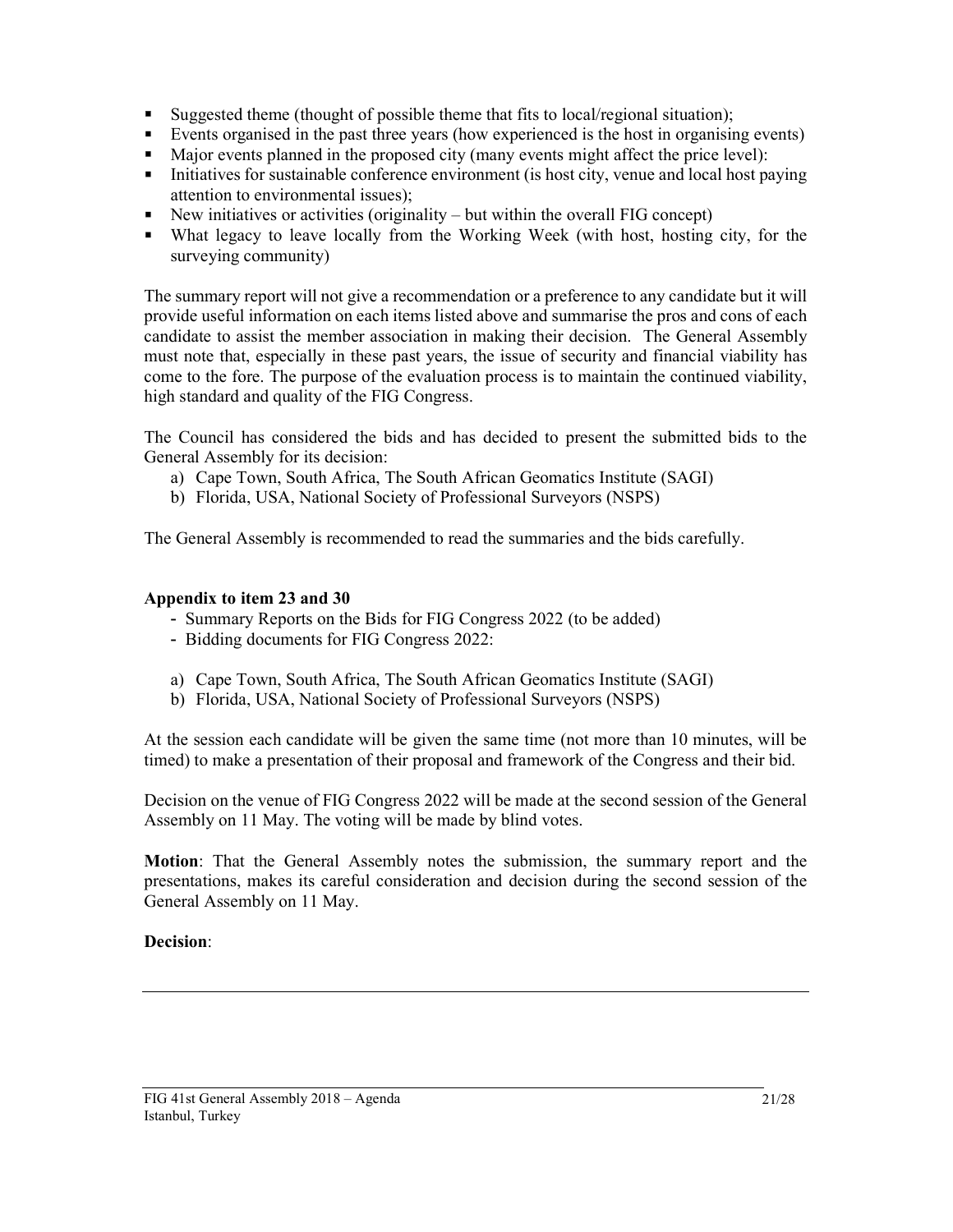#### FRIDAY 11 MAY 2018

### Friday, 11 MAY, 08:30-10:30

#### Room BEYLERBEYİ 1-2, ICC, Istanbul Turkey

#### Presidents' Meeting (by invitation only)

#### 24. FIG PRESIDENT'S MEETING

Separate invitation is sent to Presidents of the Member Associations.

#### Friday, 11 May, 11:00–12:30 and 13:30-15:00

### Room ÜSKÜDAR ICC, Istanbul Turkey General Assembly, Second Session and Closing Ceremony

## 25. ROLL CALL

Please note: The roll call will be done for member associations only. Delegates representing affiliate members, academic members, corporate members and correspondents as well as honorary presidents and honorary members will be entered in the records, but they shall register before the meeting starts at the meeting venue to the staff of FIG Office.

Please note that only member associations that have paid all their membership fees to the end of 2017 are allowed to vote at the meeting. A list of member associations that are not allowed to vote will be published and posted on the FIG web site 16 April 2018.

Appendix to items  $2 \& 25$ : Roll Call including information on member associations that are not allowed to vote at the General Assembly because of unpaid membership fees for 2017 and earlier. (will be posted 16 April 2018)

Motion: Those members present are recorded in the minutes.

Decision:

# 26. MEMBERSHIP MATTERS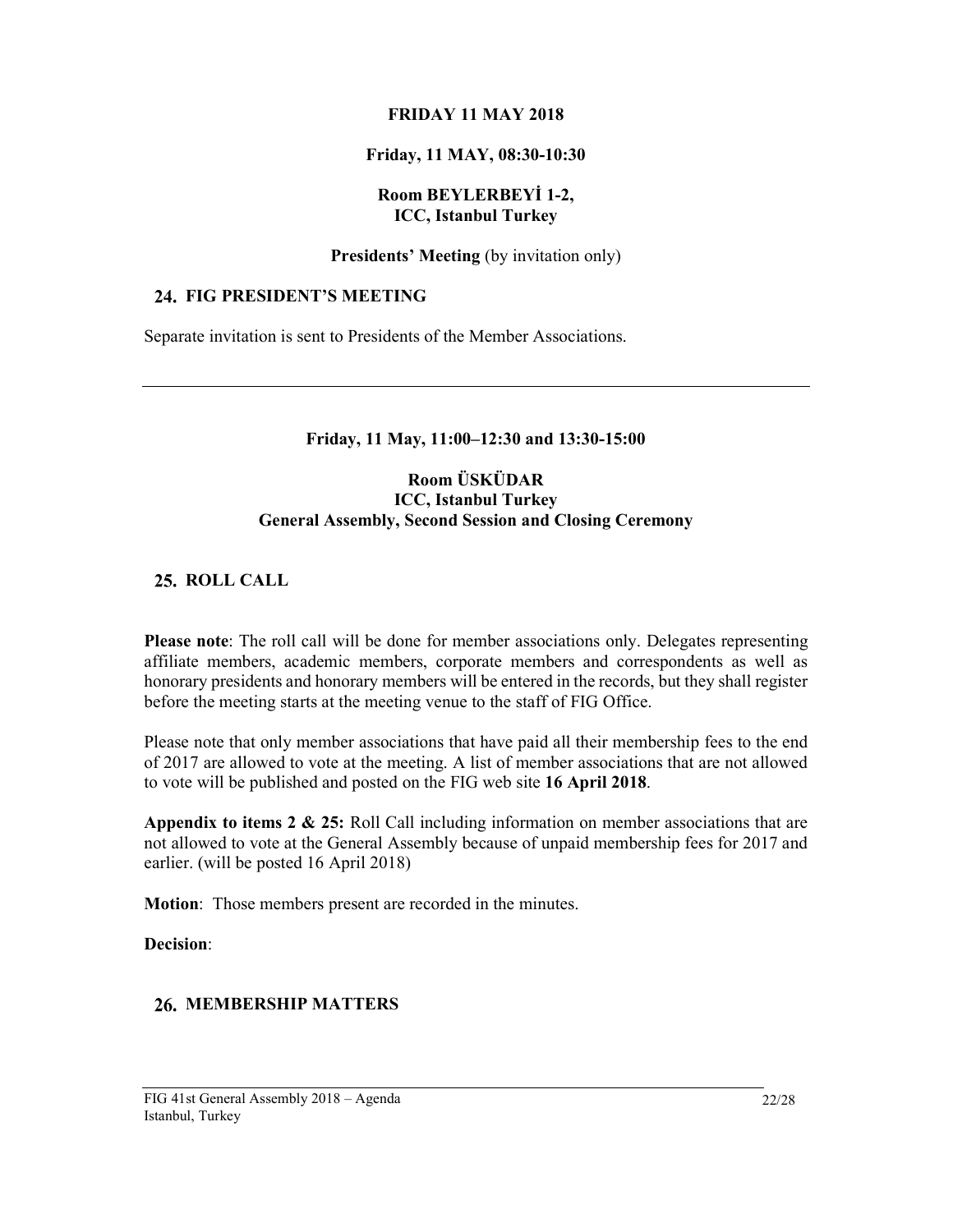The Council will decide on other membership issues, if any, considered in Istanbul and bring them for the General Assembly for decision or information as necessary.

## 26.1 Afghan Surveyors Association (ASA), Afghanistan

FIG Council has received an application for membership from Afghan Surveyors Association (ASA), Afghanistan. This application was discussed at the FIG Council meeting during FIG Congress 2018 and council decided to bring this application forward to the General Assembly.

The association was established 2 April 2018. Their total membership (all categories) is 185. Afghan Surveyors fulfils the criteria of FIG member association.

Appendix to agenda item 6.1.1: Application

Motion: That the General Assembly admits Afghan Surveyors Association, ASA, Afghanistan to become a member association of FIG.

#### Decision:

### 26.2 Other membership matters

Association Professional Surveyors of Liberia was expelled at the General Assembly 2017. Liberia has now paid their remaining arrears and are therefore reinstalled as member.

FIG has received the following application for Affiliate membership:

- Survey of India (AF-)
- Surveyors Council of Nigeria (SURCON)

FIG has received the following application for Academic membership:

National University of Life and Environmental Sciences of Ukraine

The number of member associations after expulsions and admittance of new members is 105 from 91 countries.

The number of affiliate members is after the updates 45 from 43 countries.

The number of Academic members is after the update 86 from 52 countries. Updated 10 May 2018

Motion: That the General Assembly notes the updates

Decision:

### 27. ELECTION OF COMMISSION CHAIRS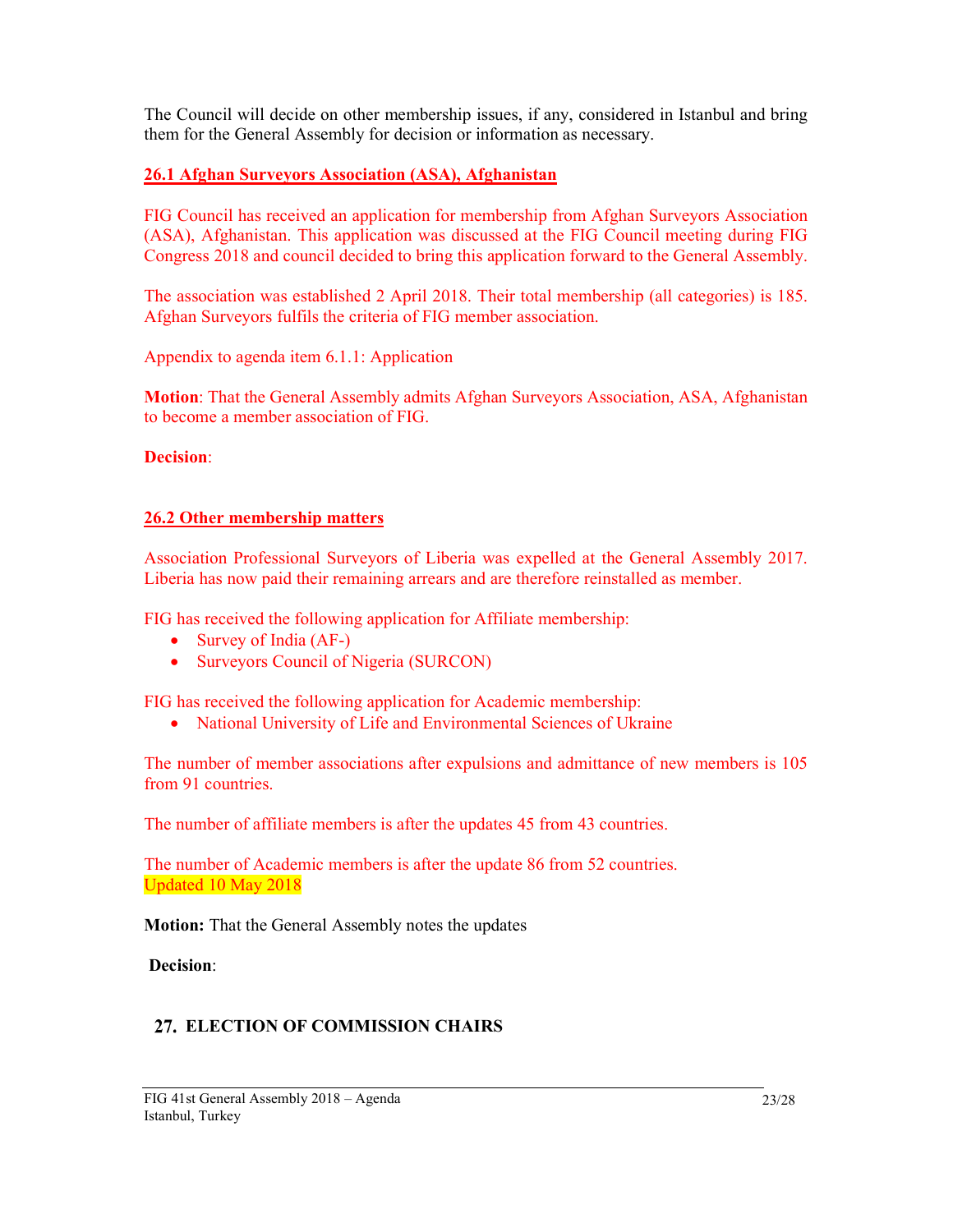According to the FIG Statutes and Internal Rules the General Assembly shall elect Commission Chairs Elects. These Chairs Elect will then become Chairs of the Commissions for the next term of office, 2019-2022. Thus the General Assembly shall appoint at this meeting Commission Chairs for the term of office 1.1.2019-31.12.2022. Their respective nominating member associations have reconfirmed all nominated Chairs 2019-2022.

The election will take place on the following candidates: Commission 1: Winnie Shiu, CSSMG, China Commission 2: vacant David Mitchell, SSSI, Australia amended 3-5-2018 Commission 3: Hartmut Müller, DVW, Germany Commission 4: vacant Commission 5: Daniel Roman, NSPS, USA Commission 6: Maria João Henriques, OE-CEG, Portugal Commission 7: Daniel Paez, Colombian Society for Surveyors, Colombia Commission 8: Marije Louwsma, GIN, the Netherlands Commission 9: Ben Elder, RICS, UK Commission 10: Alan Muse, RICS, UK

Because there is only one candidate for Commission 1, 3, 5, 6, 7, 8, 9, and 10 these candidates will be elected through a simple voting.

For commission 2 and 4, as there were no nominations, Council has appointed Chairs for these positions and is bringing these two chairs forward to the General Assembly.

Appendix to item 20 and 27: Profiles of the candidates for FIG Commission Chairs 1.1.2019-31.12.2022

Commission 1: Winnie Shiu, CSSMG, China Commission 2: vacant David Mitchell, SSSI, Australia amended 3-5-2018 Commission 3: Hartmut Müller, DVW, Germany Commission 4: vacant Commission 5: Daniel Roman, NSPS, USA Commission 6: Maria João Henriques, OE-CEG, Portugal Commission 7: Daniel Paez, Colombian Society for Surveyors, Colombia Commission 8: Marije Louwsma, GIN, the Netherlands Commission 9: Ben Elder, RICS, UK Commission 10: Alan Muse, RICS, UK

Motion: That the General Assembly:

- elects the Chairs Elects to commissions 1, 3, 5, 6, 7, 8, 9, 10 as described above,
- notes the appointment of the Chairs Elects to commission 2 and 4,
- **appoints the Chairs Elects for Chairs for the term 2019-2022.**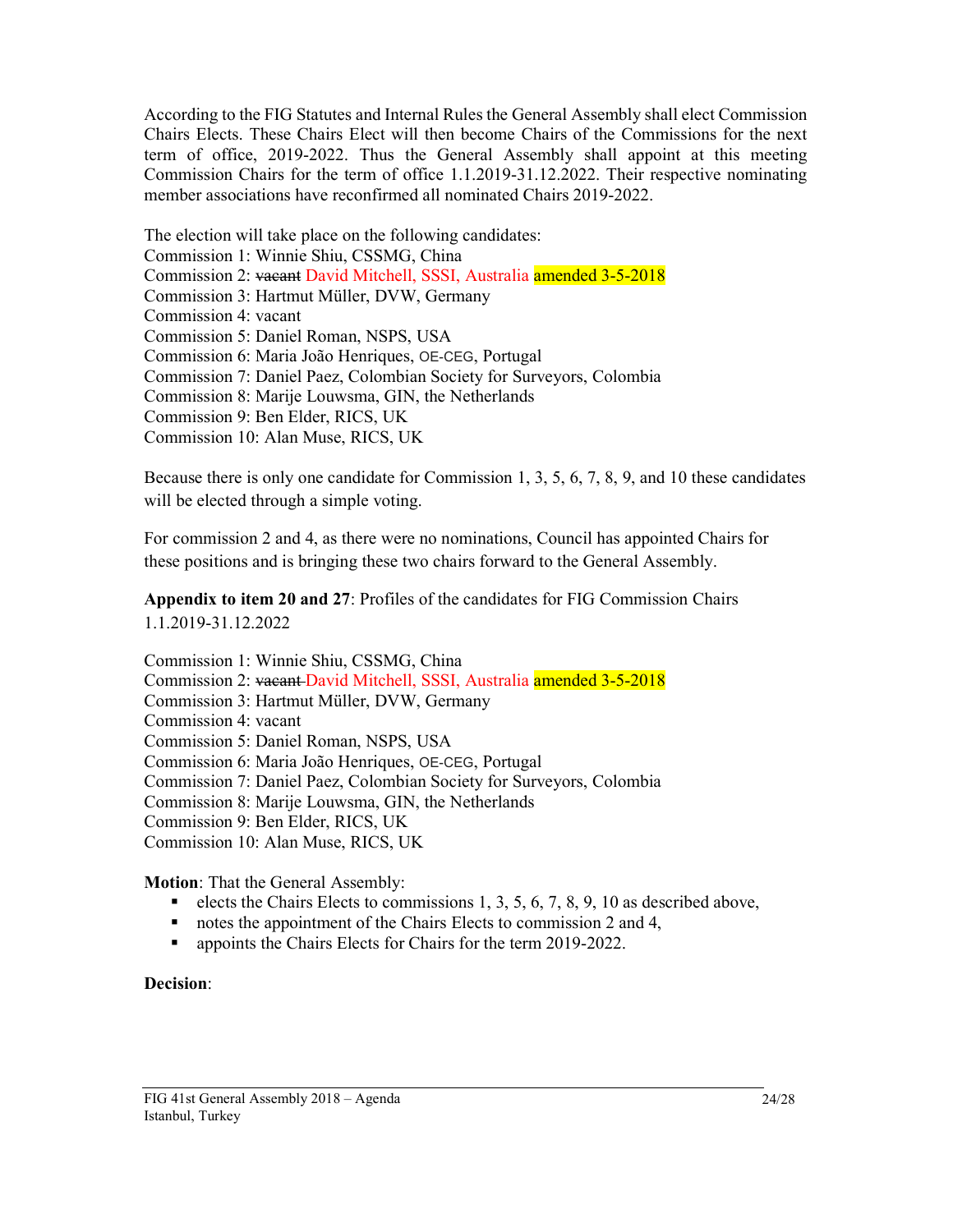## ELECTION OF TWO VICE PRESIDENTS FOR 2019-2022

The General Assembly have heard presentation of the three candidates for the two positions for FIG Vice President 2019-2022 at the first session. The election will take place between:

- a) Diane Dumashie, RICS, UK
- b) Alojz Kopacik, Chamber of Surveyors and Cartographers, Slovakia
- c) Jixian Zhang, CSSMG, China

The elections will take place by blind votes following the FIG statutes and internal rules. The elections will take place one position at a time. If there will be no absolute majority in the first voting, second vote will be organised between those two candidates that have most votes.

Appendix to item 21 and 28: Profiles of the candidates for FIG Vice President 1.1.2019- 31.12.2022:

- a) Diane Dumashie, RICS, UK
- b) Alojz Kopacik, Chamber of Surveyors and Cartographers, Slovakia
- c) Jixian Zhang, CSSMG, China

Motion: This General Assembly elects two Vice Presidents for the term 1.1.2019-31.12.2022.

#### Decision:

### ELECTION OF PRESIDENT FOR 2019-2022

The General Assembly have heard presentation of the two candidates for the FIG President 2019-2022 at the first session. The election will take place between

- a) Brian Coutts, NZIS, New Zealand
- b) Rudolf Staiger, DVW, Germany

The election will take place by blind votes following the FIG statutes and internal rules. Appendix to item 22 and 29: Profiles of the candidates for FIG President 2019-2022:

- a) Brian Coutts, NZIS, New Zealand
- b) Rudolf Staiger, DVW, Germany

Motion: That the General Assembly elects the President for FIG for term of office 1.1.2019- 31.12.2022.

Decision:

### DECISION ON THE VENUE FOR FIG CONGRESS 2022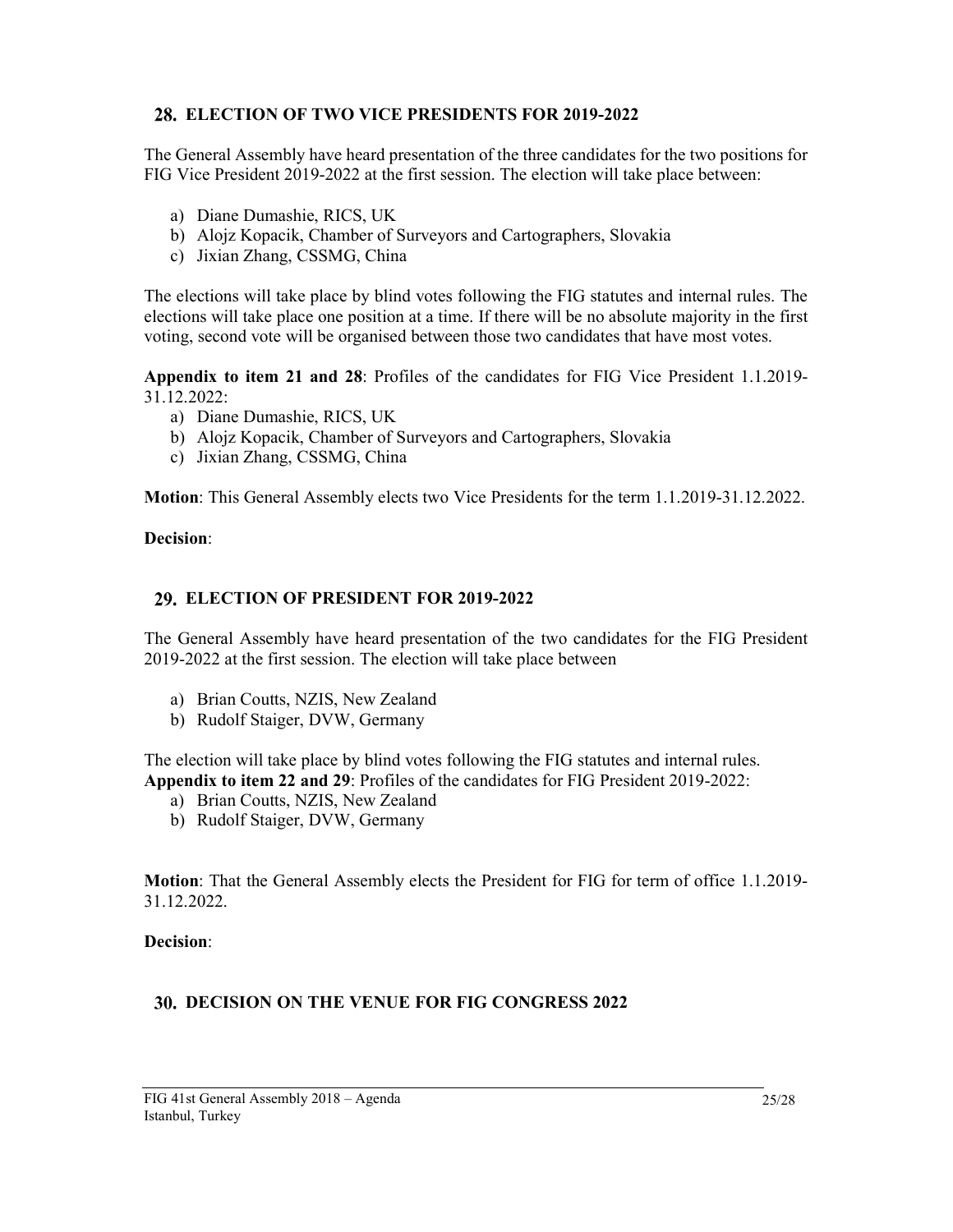Candidates for FIG Congress 2022 have made their presentations in the first session of the General Assembly and FIG Council has presented its evaluation. The decision will be made between:

- a) Cape Town, South Africa, The South African Geomatics Institute (SAGI)
- b) Florida, USA, National Society of Professional Surveyors (NSPS)

The decision will take place by blind votes following the FIG statutes and internal rules.

Motion: That the General Assembly decides the host and venue for FIG Congress 2022.

Decision:

## REPORTS FROM ASSOCIATION, AFFILIATE, ACADEMIC, REGIONAL BODIES, CORPORATE MEMBERS FORUM AND OTHER (IF ANY)

During the Congress there will be Member Association Forum, the Director General's/Affiliate Members Forum, Academic Members Forum, Regional Bodies Forum and Corporate Members Meeting. They may report back to the General Assembly on any issues that may need the endorsement of or are of general interest to the General Assembly.

Motion: That the General Assembly records the report(s)

Decision:

# **32. REPORTS FROM COMMISSIONS**

FIG Commissions will have their annual meetings, administrative meetings and technical sessions during the Congress. They may report back to the General Assembly on any issues that may need the endorsement of or are of general interest to the General Assembly. Any other activities from the Congress may be reported back to the General Assembly on any issues that may need the endorsement of or are of general interest to the General Assembly.

Motion: That the General Assembly records the report(s).

Decision:

## 33. REPORTS FROM NETWORKS, TASK FORCES, PERMANENT INSTITUTIONS, FIG FOUNDATION AND OTHER WORKING WEEK ACTIVITIES (IF ANY)

Networks, Task Forces, Permanent Institutions, FIG Foundation and others will have meetings and technical sessions in Istanbul. They may report back to the General Assembly on any issues that may need the endorsement of or are of general interest to the General Assembly. Any other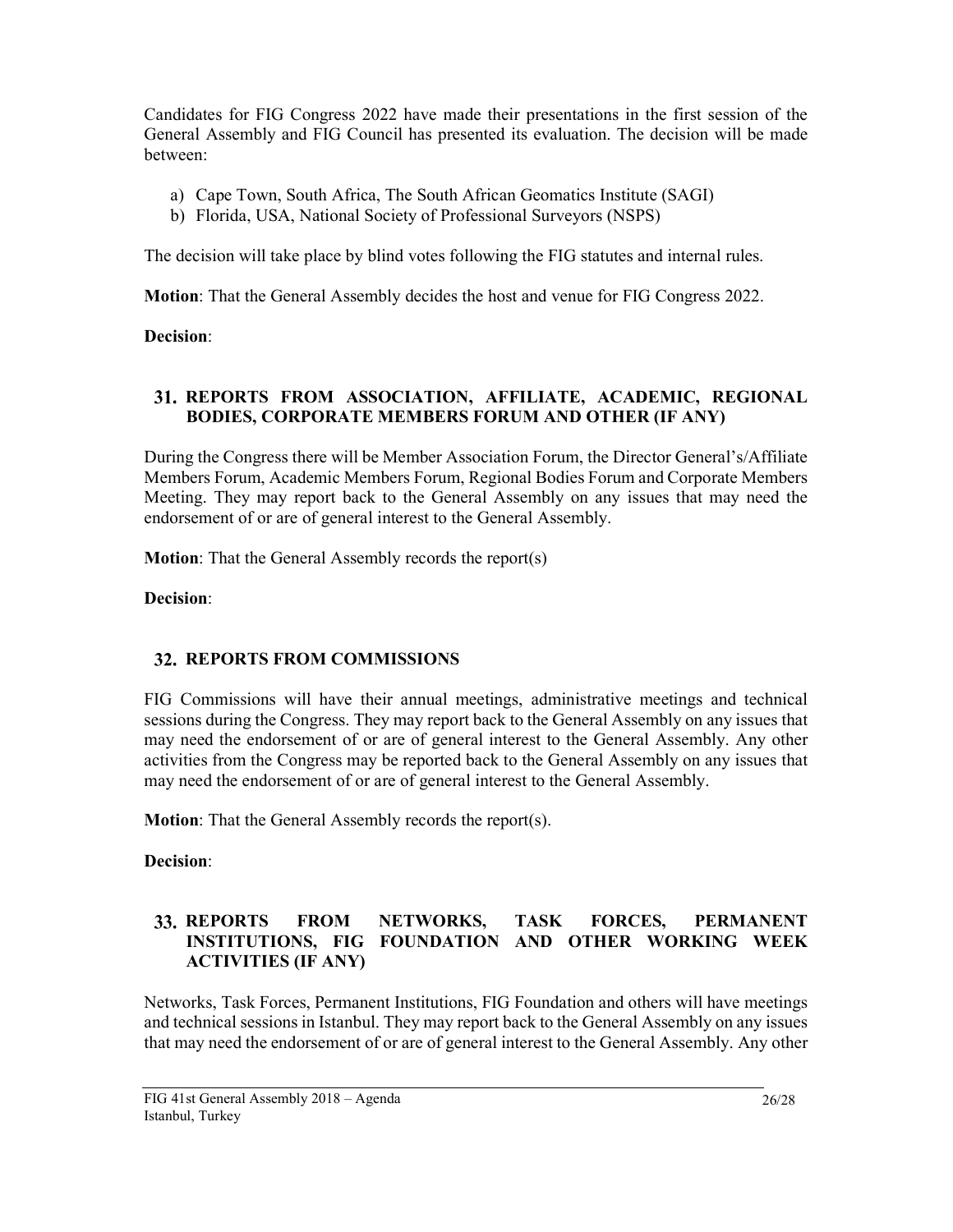activities from the Working Week may be reported back to the General Assembly on any issues that may need the endorsement of or are of general interest to the General Assembly.

Motion: That the General Assembly records the report(s).

Decision:

## **34. OTHER ISSUES**

Any other issues that the members want to raise for discussion.

Motion: That the discussion will be recorded and the Council will consider action that will be required.

Decision:

## 35. REPORT ON THE FIG WORKING WEEK 2021 IN ACCRA, GHANA

Representatives from the Local Organising Committee from Licensed Surveyors Association of Ghana and Ghana Institution of Surveyors will give a presentation on preparations of FIG Working Week 2021.

Motion: That the General Assembly records the report.

Decision:

## REPORT ON THE FIG WORKING WEEK 2020 IN AMSTERDAM, THE **NETHERLANDS**

Representatives from the Local Organising Committee from Geo-Information Netherlands, GIN will give a presentation on preparations of FIG Working Week 2020.

Motion: That the General Assembly records the report.

Decision:

### 37. REPORT ON THE FIG WORKING WEEK 2019 IN HANOI, VIETNAM

Representatives from the Local Organising Committee from the Vietnam Association of Geodesy - Cartography - Remote Sensing will give a presentation on preparations of FIG Working Week 2019.

Motion: That the General Assembly records the report.